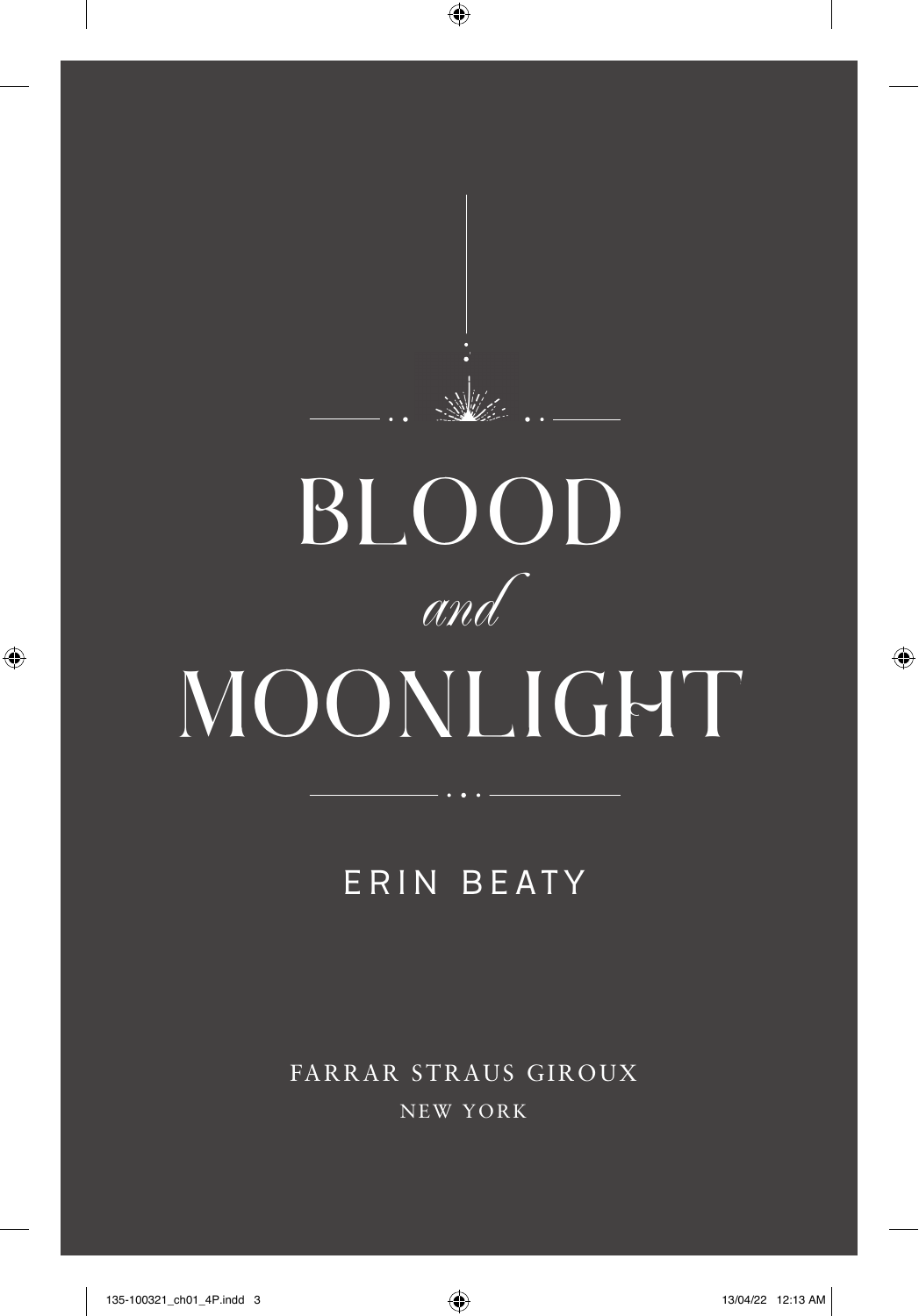Farrar Straus Giroux Books for Young Readers An imprint of Macmillan Publishing Group, LLC 120 Broadway, New York, NY 10271

fiercereads.com

Copyright © 2022 by Erin Beaty All rights reserved.

Our books may be purchased in bulk for promotional, educational, or business use. Please contact your local bookseller or the Macmillan Corporate and Premium Sales Department at (800) 221-7945, ext. 5442, or by email at MacmillanSpecialMarkets@macmillan.com.

Library of Congress Cataloging-in-Publication Data is available.

First edition, 2022 Book design by Veronica Mang

Printed in the United States of America

ISBN: 978-1-250-75581-0 (hardcover) 1 3 5 7 9 10 8 6 4 2

*This book I write day and night For Dear Reader's thrill and fright. If treated low, you must know, Ill winds through your life will blow.*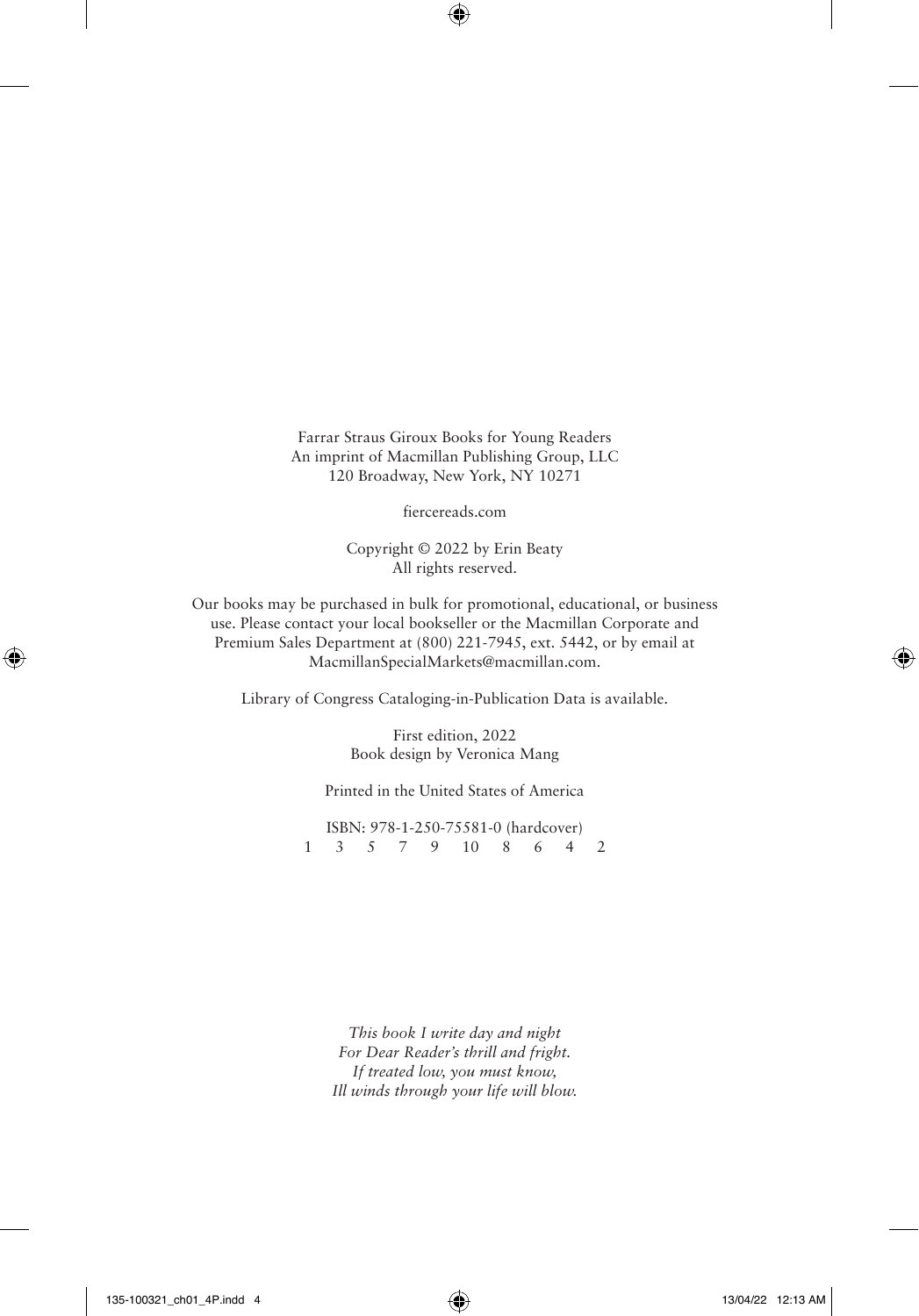*For Natalie, who wanted a murder mystery*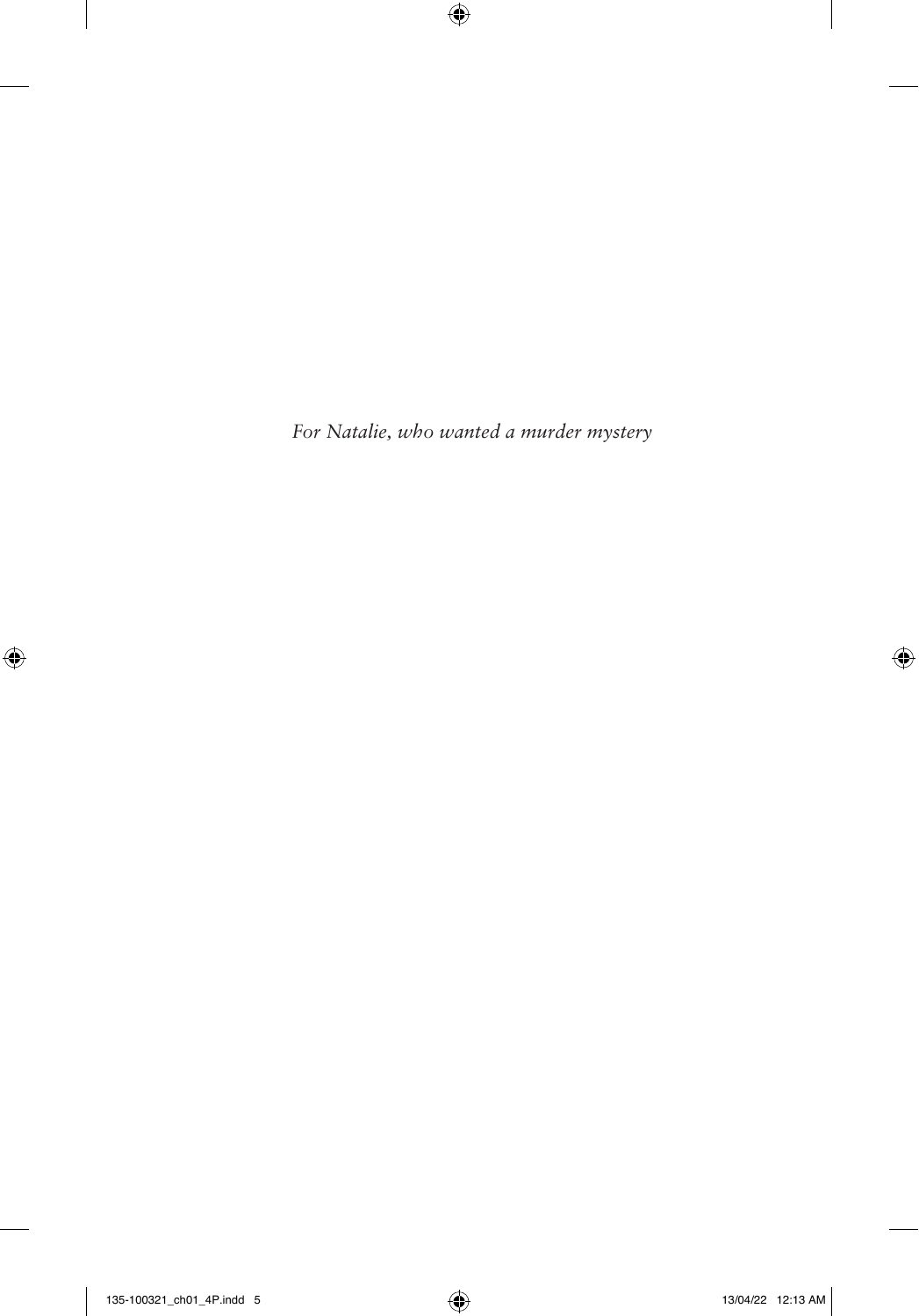

I'm waiting for the moon.

All other ground-level windows in the neighborhood are shuttered for the night as I lean out of ours to look. A breeze whisks up the deserted street, carrying the scent of rain and the distant rumble of thunder from the west. The city of Collis covers a large hill rising from the flat plains, but my view of the approaching storm is blocked by angled roofs. If I balance on my hips and crane my neck as far as it will go, the rose window and towers of the Holy Sanctum to the east are just visible through a gap between houses. Even without moonlight, the white facade glows against the ebony blanket of sky, washing out all the stars.

Not high enough yet.

I sigh and lever myself back inside as Magister Thomas comes down the stairs into the workroom behind me. The architect pauses when he sees me, his eyebrows so high they disappear in the chestnut hair peeking out from under his cap. "Catrin?" he says. "I thought you went to bed hours ago."

"No, Magister." I remove the angled support and lower the shutter, sliding the bolts into the frame before turning to face my employer's frown.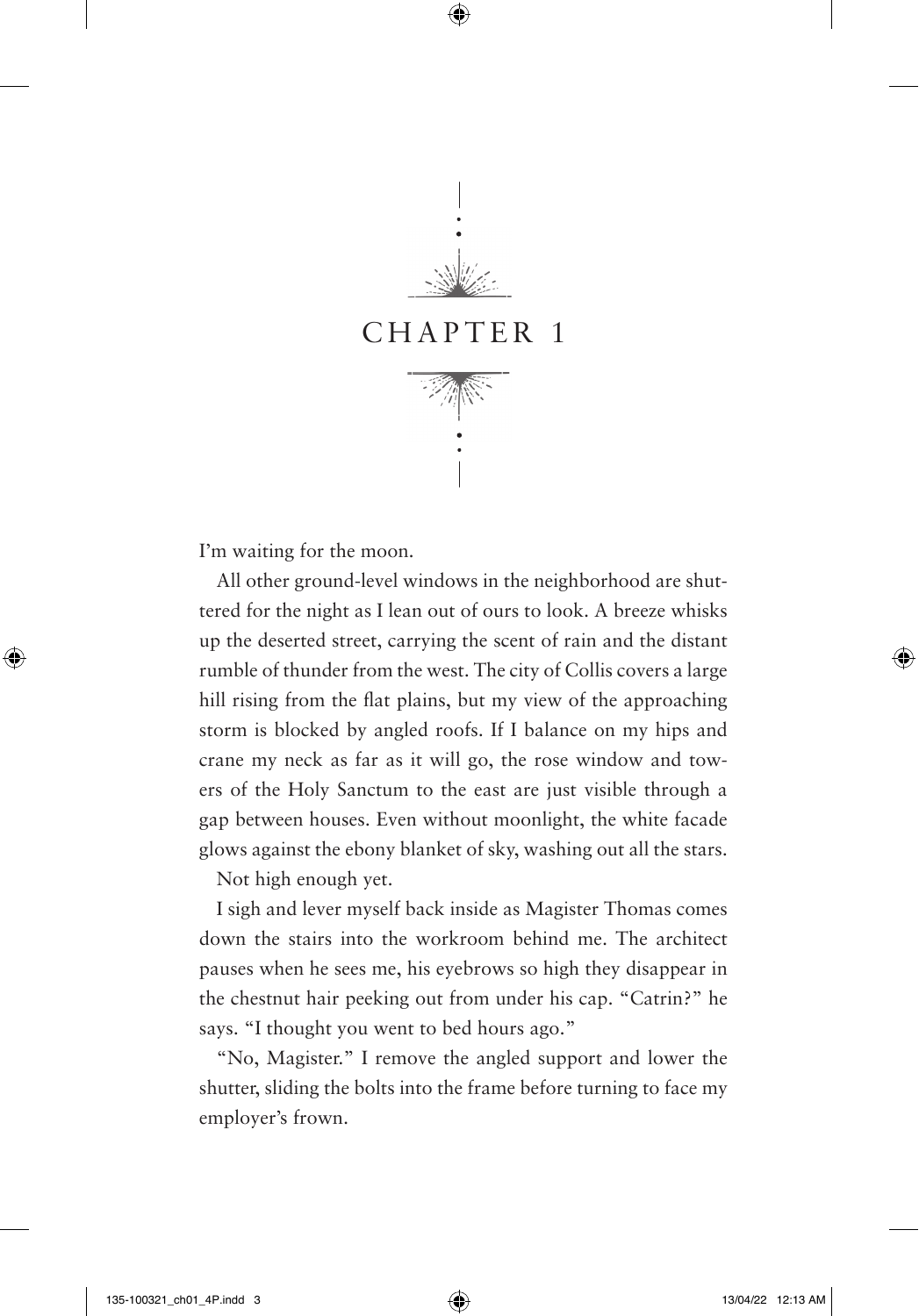"If I didn't know better," he observes, "I'd say you're dressed for climbing."

After dinner I'd traded my calf-length working skirt for a much shorter one over a man's breeches and bound and pinned my dark curls into submission. "I am," I admit. "I wanted to check on a bowed crossbeam I noticed this morning on the southern scaffolds."

The master architect's frown deepens, creasing his forehead. "Why didn't you do it earlier?"

"Well . . ." I count the reasons on my fingers. "Between showing the Comte de Montcuir around the work site all morning, verifying the alignment of the drainage system, writing up the stone orders for you to sign, and visiting the market in search of fresh rosemary for Mistress la Fontaine, I ran out of time." I drop my hands and shrug. "Besides, it's easier to inspect when the scaffolds aren't crawling with workers."

"Hmmph." The architect eyes my belt, which doesn't hold the small hammer I usually carry. "And no wandering hands to smash. How many this week?" he asks severely.

His ire isn't directed at me, so I smile. "Only three or four."

If the apprentices—and some of the older craftsmen—would just keep their hands to themselves, they wouldn't have to worry about their fingers. I don't hit hard enough to break bones the first time, and once is usually enough.

"Show me where your concern is, then." Magister Thomas nods to the scale replica of Collis's Sanctum which dominates the room. The model is as old as the Sanctum itself, started decades ago.

I walk around to the far end of the table, and the architect joins me from the opposite side. Really, to call this representation a "model" doesn't do it justice. Every stone, window, and shingle of the structure is perfectly and proportionally rendered,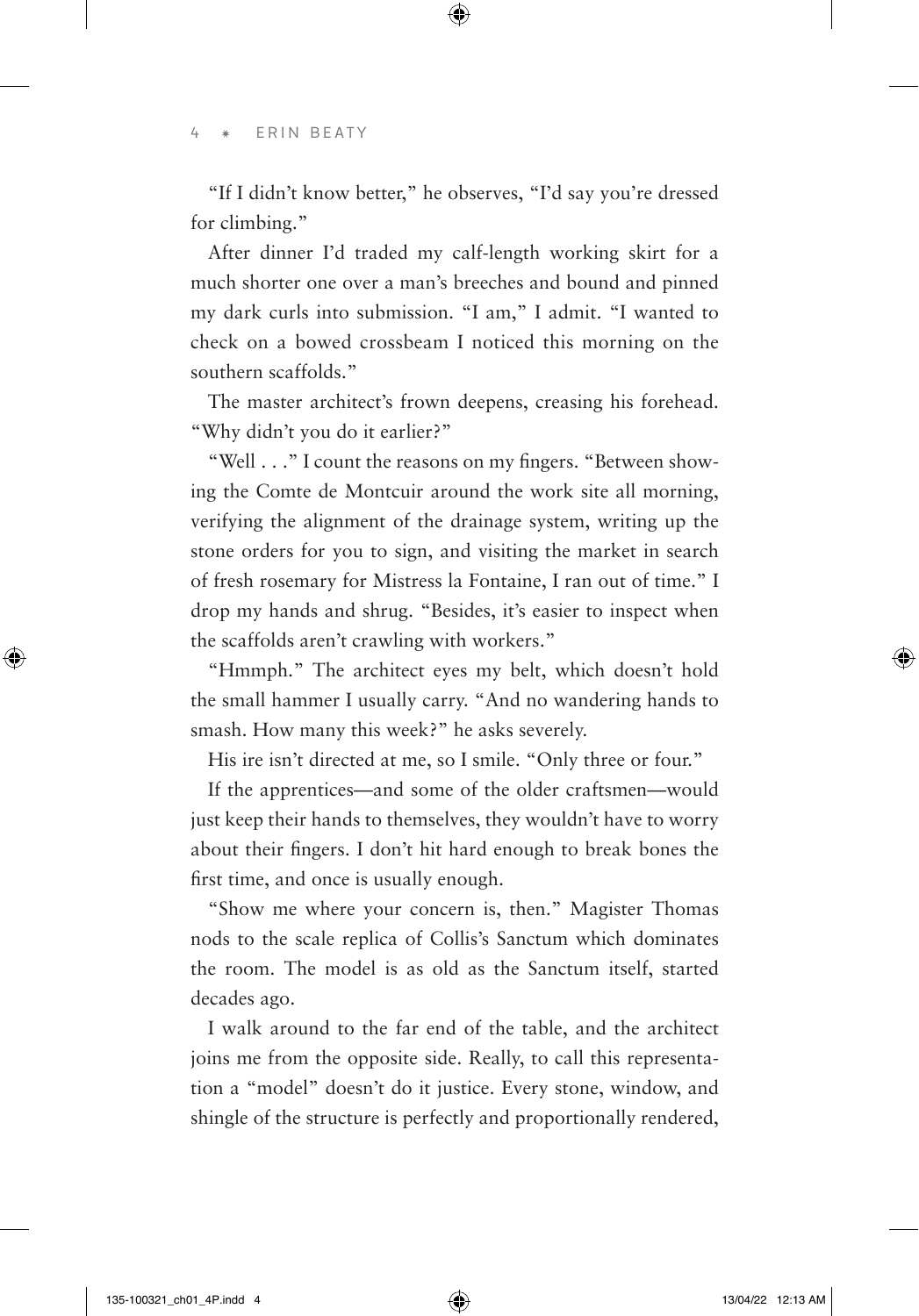from the two square towers at the western entrance and down its long nave, to the arms extending north and south from the altar at the center—or rather, what will be the center once the holy building is finished. Our expansion project now underway will lengthen the building far beyond its current T shape. The transept wings mark the beginning of the work area, all of which is also portrayed and updated with our progress, including the scaffolding.

"Right here." I point to a scarlet thread I've tied as my own reminder of the location, then back away so he can see. It's in a support section as complicated as a spider's web, tucked within the shadow of the high tower at the end of the southern transept.

As Magister Thomas leans closer to look, the parchment nailed to the wall behind him flutters. The light is too dim for me to read the names written on it, but I know them all by heart: fourteen fathers, husbands, brothers, and sons lost in the collapse of scaffolding and wall five years ago. Above the list rests the gold-plated hammer used in setting the markers of the latest construction project as it was blessed by the high altum.

The placement of those two items is significant: The master architect will never look at the symbol of his greatest achievement without also seeing an account of his greatest failure.

To prevent such a thing from ever happening again, the scaffolds must be as safe and reliable as the limestone walls themselves, and the only way to ensure that is to have someone climbing around them regularly, checking for cracks and warps.

That someone is me. It's a job I take very seriously.

Magister Thomas is still studying the model, measuring distances with his fingers, when the gentle toll of the Sanctum's bells drifts through the cracks in the shutters. It's nearly midnight, which is when a full moon peaks, meaning its light will finally be where I need it to be to see by. While I wasn't trying to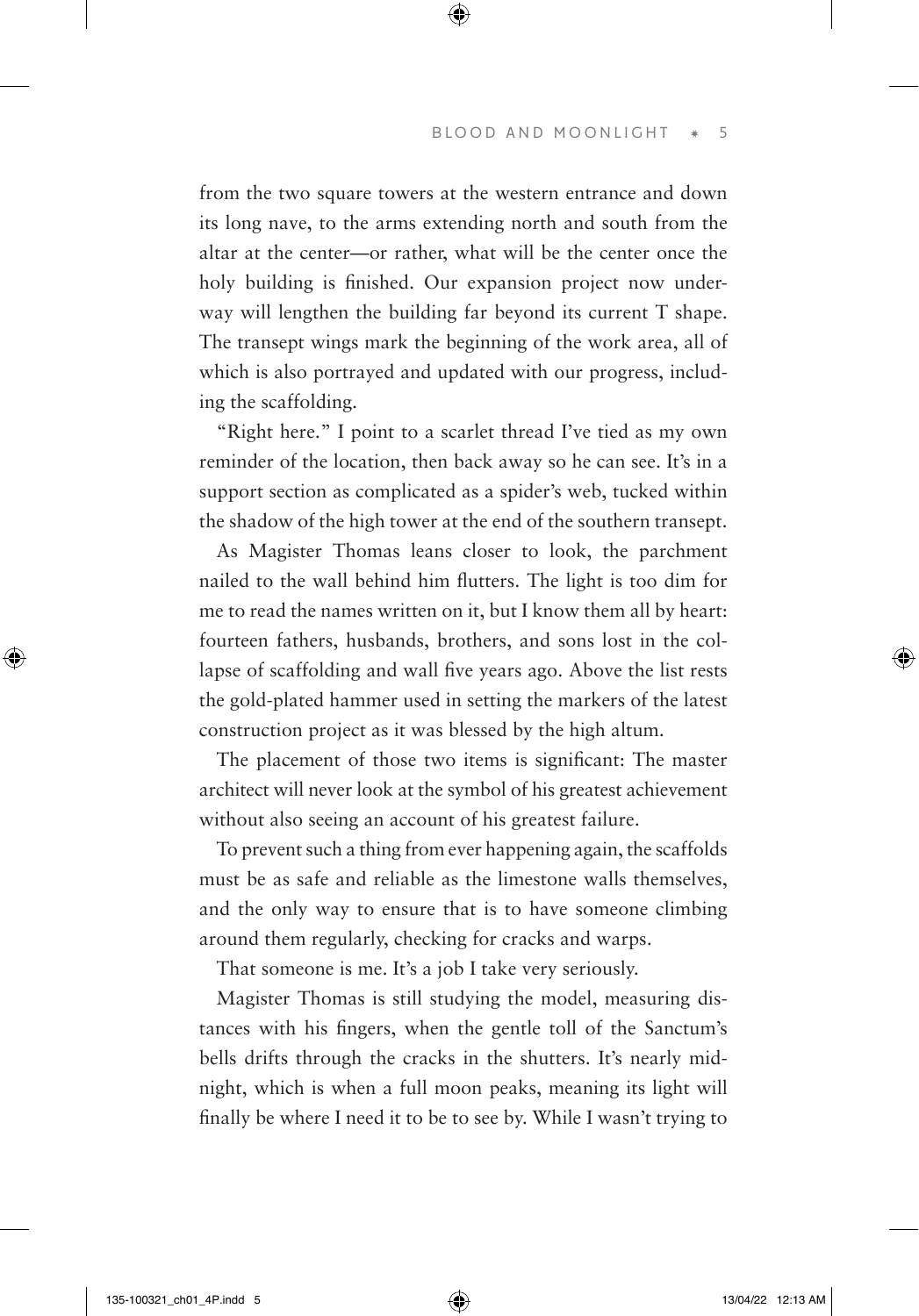hide my plan to go out tonight, now I feel like I need to wait for permission, but with the storm coming I can't afford to waste time.

"Do you ever wonder why the brethren even bother going to bed before their last devotions?" I ask, mostly to call the magister's attention to the hour. The holy men who make up the religious order attached to the Sanctum have probably only slept two hours before being wakened for midnight liturgy.

"Seeing as they're up again at dawn for the next series of chants, I imagine they catch sleep whenever they can," is his absentminded reply. He tilts his head to look at the indicated beam from several angles. Though the architect is two years past forty—old enough to be my father—two white streaks running back from his temples are the only obvious signs of his age. The one on the left appeared after the accident five years ago, but the other is more than a decade old according to the housekeeper. Given the tragedy associated with the more recent one, I've never had the courage to ask what caused the first.

Magister Thomas shakes his head. "I can see how a problem there could have gone unnoticed, but it's going to be a difficult spot to reach, even for you."

The scaffold supports are set at unusual angles due to the carved statues that stick out from the walls. Gargoyles are part of the drainage system, which makes them necessary, but working around them is likely the reason a problem has developed. It *is* high, and I'm not quite sure how I'll reach it yet, but I've been climbing trees and scaling the sides of buildings for nearly all of my seventeen years.

"I'm not worried," I say.

"You never are." He stands straight to look at me again. "Maybe I should go along. I can hold the lantern."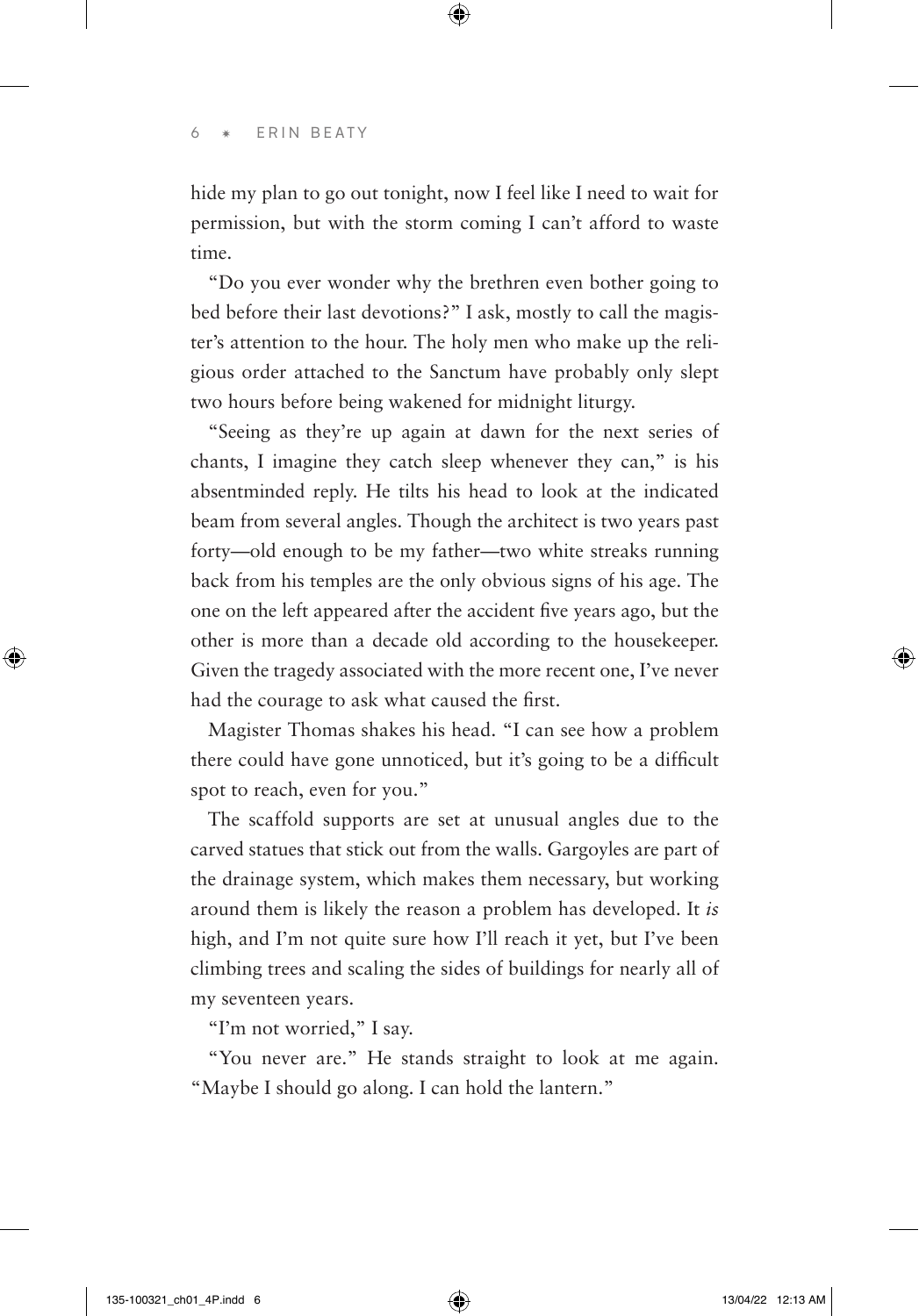I doubt I'll need his help—or the light—but a sharp pounding on the door in the kitchen interrupts us. That's odd. Who would call at this hour, and from the alley rather than the street?

Mistress la Fontaine shortly appears in the doorway to the kitchen. The housekeeper's gray-white hair is halfway escaped from the bun at the top of her neck after a full day of baking bread and chopping vegetables, and she wears a sour, disapproving expression as she wipes weathered hands on her apron. "There's someone here to see you, Magister."

The architect's jaw tightens as he narrows his gray eyes suspiciously. "Who is it?"

"Perrete Charpentier."

A daughter of one of the fourteen builders killed in the accident, about my age. Nothing good comes of her visits, but the architect feels responsible for her father's death, and so he's tried to make sure she had enough to live on. Lately, however, it's been obvious she earns plenty—doing exactly what Magister Thomas had wanted to prevent—and sees him only as a source of free money.

"Tell her to come back tomorrow," he says.

The housekeeper shakes her head. "She says if you don't talk to her now, she'll go straight to the high altum."

It's easy to picture the stance Perrete took as she made her threat, hand on a hip jutted out, scarlet lips pouting, her face rouged to play up the natural beauty mark on her cheek. No doubt she waited until the midnight bells so she could actually carry out that threat and approach Altum Gervese as he walks back to his palatial home from the Sanctum after prayers.

"I'll be fine without you, Magister," I tell him. "I'd already planned on going alone."

He shakes his head, though I can tell he's torn. "Maybe we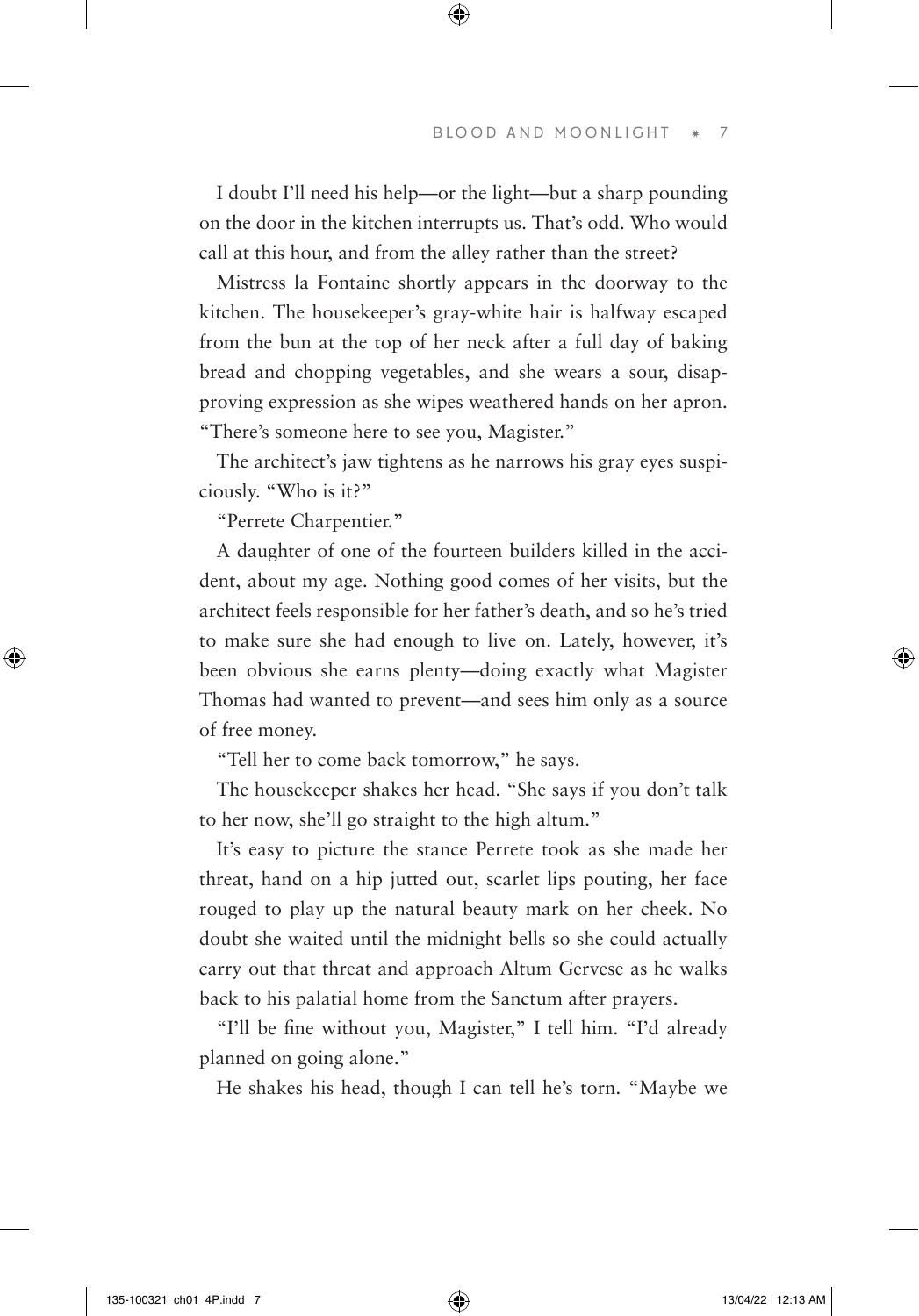could block off the area first thing in the morning and inspect it then."

"You know it can't wait," I say. "The altum is already frustrated by our recent weather delays. He'll be angry if we halt work tomorrow."

Angry is an understatement. He's been out to replace Magister Thomas for over two years, and his incessant, underhanded campaign from the pulpit is finally turning some people against him. As a result, donations have decreased, slowing our progress and seeming to back up the altum's claim that it's time for a new master architect to take charge.

Which was why I spent the entire morning showing the city provost and his sons around the expansion site. Fortunately, the Comte de Montcuir was impressed and promised a hefty contribution. I took him straight to the window maker, who then sketched his face as an inspiration for one of the stained glass pictures he'll create. Nothing opens a man's purse wider than public evidence of his generosity.

The master architect considers my argument for several seconds. At last he sighs. "Very well. I'll speak with her, Mistress, in private. Let her in."

Relieved, I open the door to the street. "I'll be back before the rain starts."

"Catrin," calls the architect. "You're forgetting something."

I stifle a groan as I stop in the doorway. "Magister Thomas, I have never fallen."

"Until last summer, the bell tower had never been hit by lightning," he says sternly. The western facade tower, the shortest of the Sanctum's four by a few feet, had been damaged by the severe strike. "Never only means 'not yet.'"

With a heavy sigh, I take the coiled safety rope from its hook next to his cloak by the door. I'm about to walk out with it in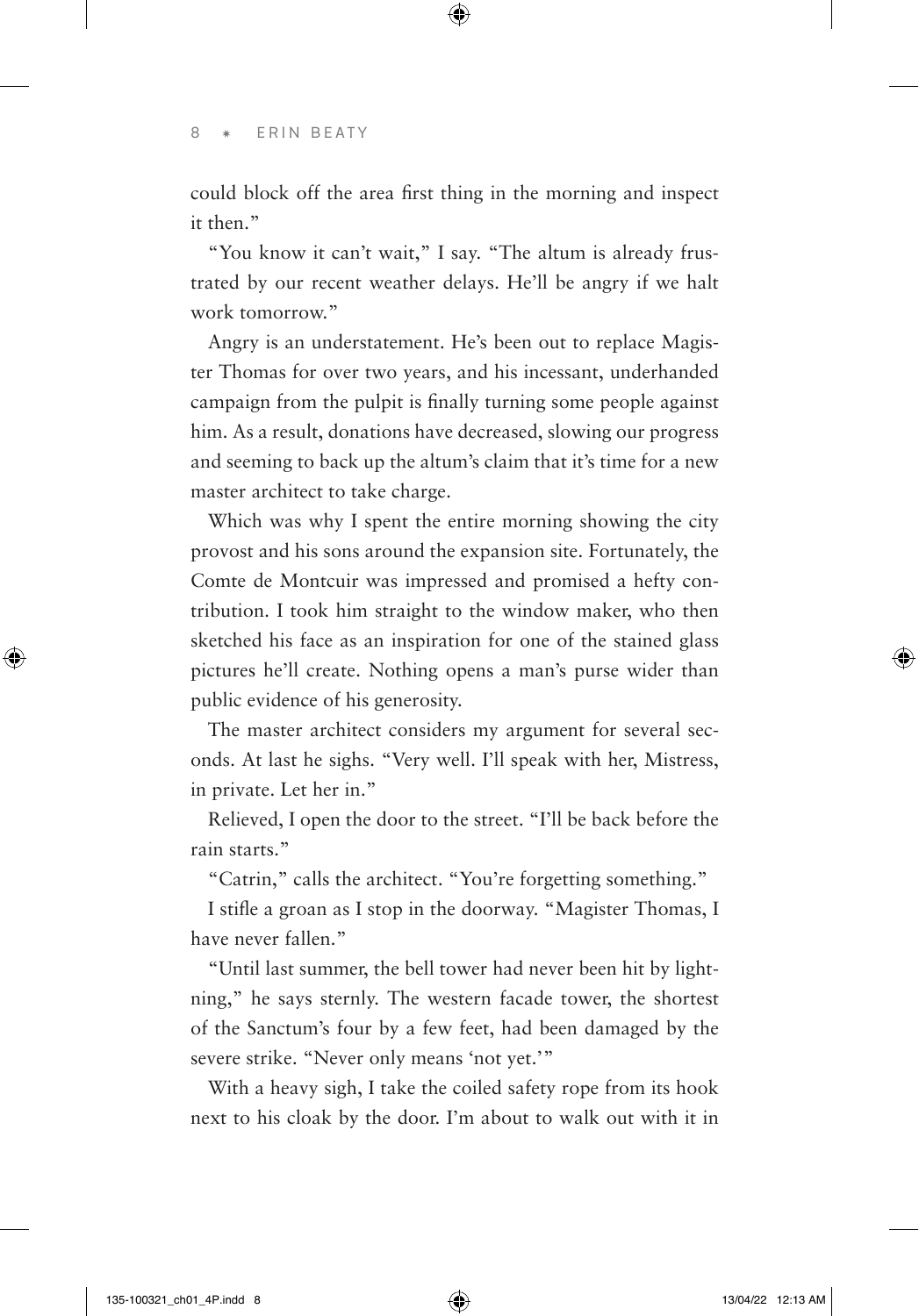my hand, but I catch the architect's glare and pause long enough to knot one end around my waist. "Better?"

His beard shifts with the skeptical tilt of his lips. "Will you use it?"

"Yes, Magister," I assure him, though it will probably be in the way more than anything.

"Be careful," he says, waving for me to go. "Mother Agnes would come at me with her bare hands if anything happened to you."

I grin as I sling the rope over my shoulder. Despite the fact that the prioress of Solis Abbey just celebrated her seventieth birthday, I'm not sure it's a fight she'd lose.

Perrete sweeps into the workroom then, wearing the simpering, one-sided smile that hides the rotten gap in her teeth. A wave of perfume from her dress wafts over me, and I grimace as I pull the door shut. Last time she was here, it took a whole day of airing to get that lingering scent out of the workroom.

From the street, I can see enough sky ahead of the approaching storm clouds to assure me I'll have time for my inspection, but I still have to hurry. I turn and trot uphill toward the Sanctum, the wind at my back.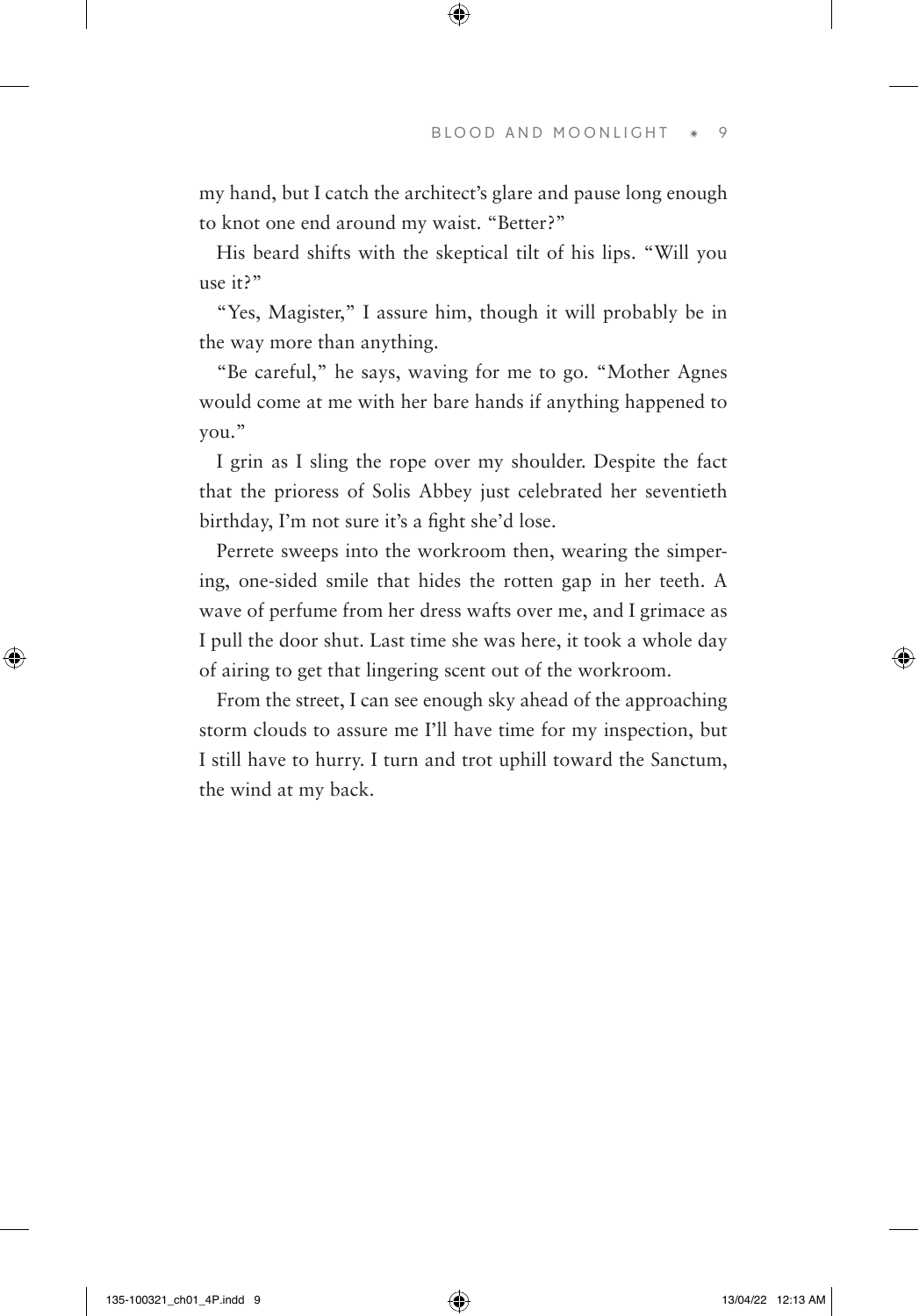

The problem is shockingly easy to see by moonlight. Something about the way the shadows play across the lines and angles of the supports nestled against the new stone structure. It's almost as if the darkness coaxed the flaw into revealing itself when it thought no one would be looking— which is nonsense.

Observing it from the ground isn't enough, though. I have to inspect it up close if I'm to justify stopping work tomorrow.

There's nothing nearby to support my weight other than a stone gargoyle extending three feet from the Sanctum wall. The doglike creature is designed to spew channeled rainwater from its mouth, away from the building. Like most sculptures, it's supposed to look fierce, but the circular opening between this one's teeth makes it appear comically surprised. Wind whistling across the mouth creates a shrieking sound, like a housewife who's spotted a mouse, adding to the effect. With the scaffolds built around it, I have to balance across the statue's back and stretch out to reach the warped pole. My fingers immediately find a split in the wood which is invisible from every vantage above and below.

Falling Skies, it's *huge*. It's a miracle it hasn't failed already. By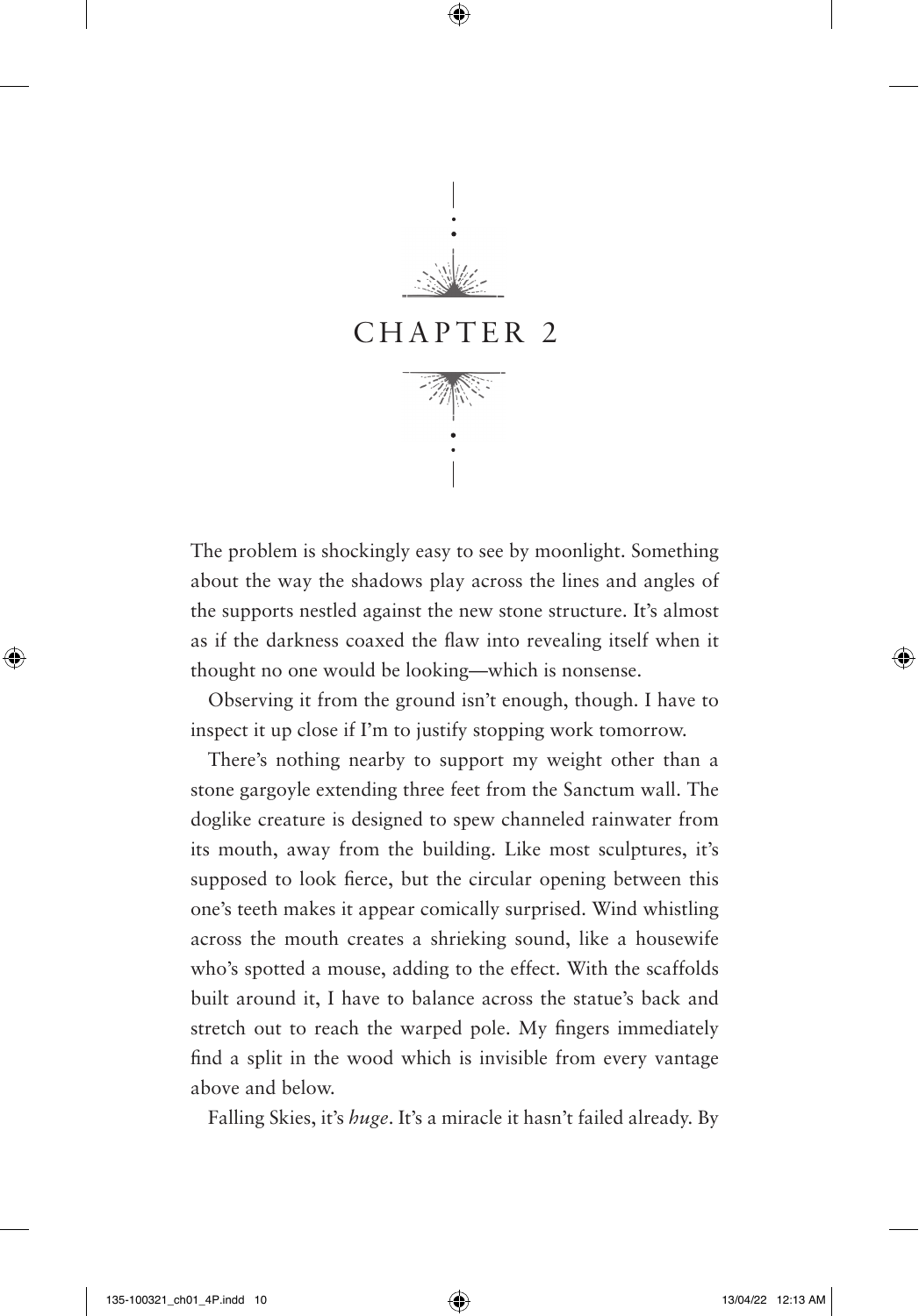day, the scaffolds above are crawling with dozens of workers. Had they collapsed, few would have survived the six-story fall onto the stones in various stages of cutting and shaping below.

I angle myself to feel along the length of the crack. The gap is almost as wide as my forearm— too large to simply reinforce with lashing—and the tiny, fresh splinters I encounter mean it's expanding rapidly. As much trouble as this will cause, I'm relieved to have such a clear answer: The entire scaffold here will have to come down and be reassembled.

Two days of construction, lost. One more reason for the high altum to complain.

A sharp sliver of wood jabs my middle finger, and I reflexively yank my hand back. Blood wells from under the nail as I bring it to my mouth. The coppery taste hits my tongue with startling intensity, but it's not bleeding that badly. After a few seconds, I raise the wound up to the moonlight to look for any remaining fragments of the splinter. Fortunately, there are none.

My arm, still extended to hold the beam, begins to tremble from bearing so much weight alone. Before I can reach back with the other, a strong gust of wind causes the gargoyle's whistling to pitch higher and louder, and the shrill screaming sound sends a jolt of lightning down my spine and out to my limbs. All the muscles in my body contract, and my already precarious grip on the pole slips.

Suddenly I'm plunging headfirst toward the stones below, tumbling and twisting as sky and scaffold and Sanctum and moon streak across my vision. An arc of blood splashes the wall in front of me, and in that instant, I think—*I know*—I'm going to die.

### *I never thought it would end like this.*

My vision fades on the edges, and I arch my back and grab at my throat in a desperate attempt to stop the bleeding. The other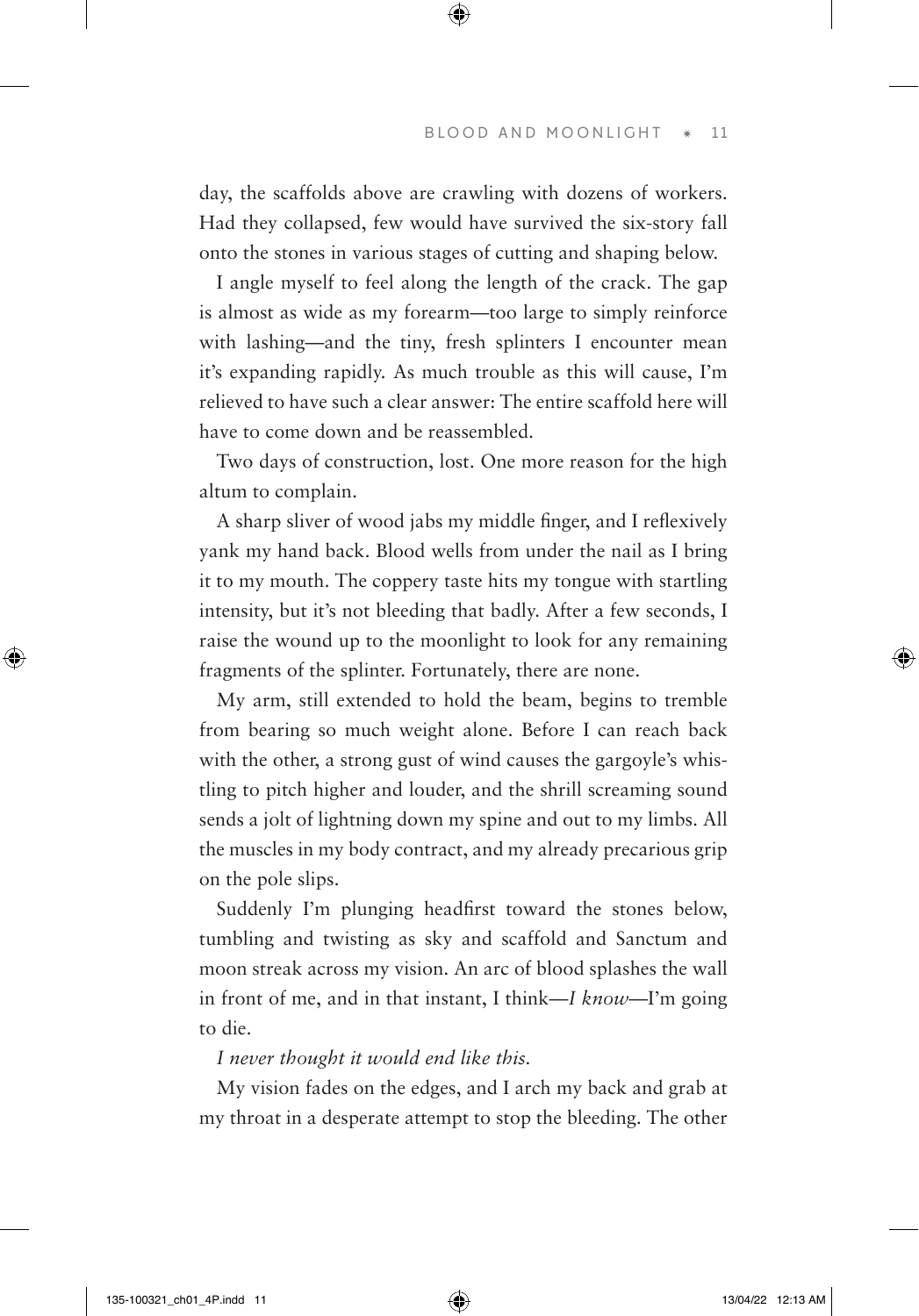hand claws at the wall with equal futility until an impact across my stomach rips me open.

Pain is the only thing left in my world. All I can do is wait for the last of my consciousness to drain away.

Until it doesn't.

My surroundings slowly come back into focus. It takes several seconds for me to understand I'm not lying dead on the ground but dangling about thirty feet above it, the safety line agonizingly tight around my waist. Dazed, I look up to the gargoyle where the rope angles back to the place I'd attached it to the scaffolding on the other side—rather reluctantly, I might add. The whistling sound continues as though it had never changed. Did that horrible shriek come from the statue's mouth? It had sounded . . . human. Like someone terrified or about to die, or both. If I wasn't absolutely positive the noise came *before* I fell, I would've thought it was me who screamed.

There's no blood on the wall next to me, either, and as I raise my shaking hands into the moonlight, they, too, are clean.

But I'd *seen* the blood. I'd *felt* it.

I was going to die. I'm not entirely sure I didn't.

Someone who was dead wouldn't hurt this much, however. Grunting, I wriggle into a position where I can brace my feet against the stone wall. My leather boots are specially made for climbing, and the ascent is fairly easy, even with trembling hands and bruises forming across my middle. The hardest part is heaving myself over the gargoyle so I can stand and jump back to the woven-reed platform.

I collapse against the smooth limestone of the Sanctum as soon as I'm safe, promising myself never to complain about using a safety line again. As I work the length into a loose coil, I notice my fingertips and nails aren't ravaged from clawing at the wall. Other than the clotted splinter wound, which has expanded into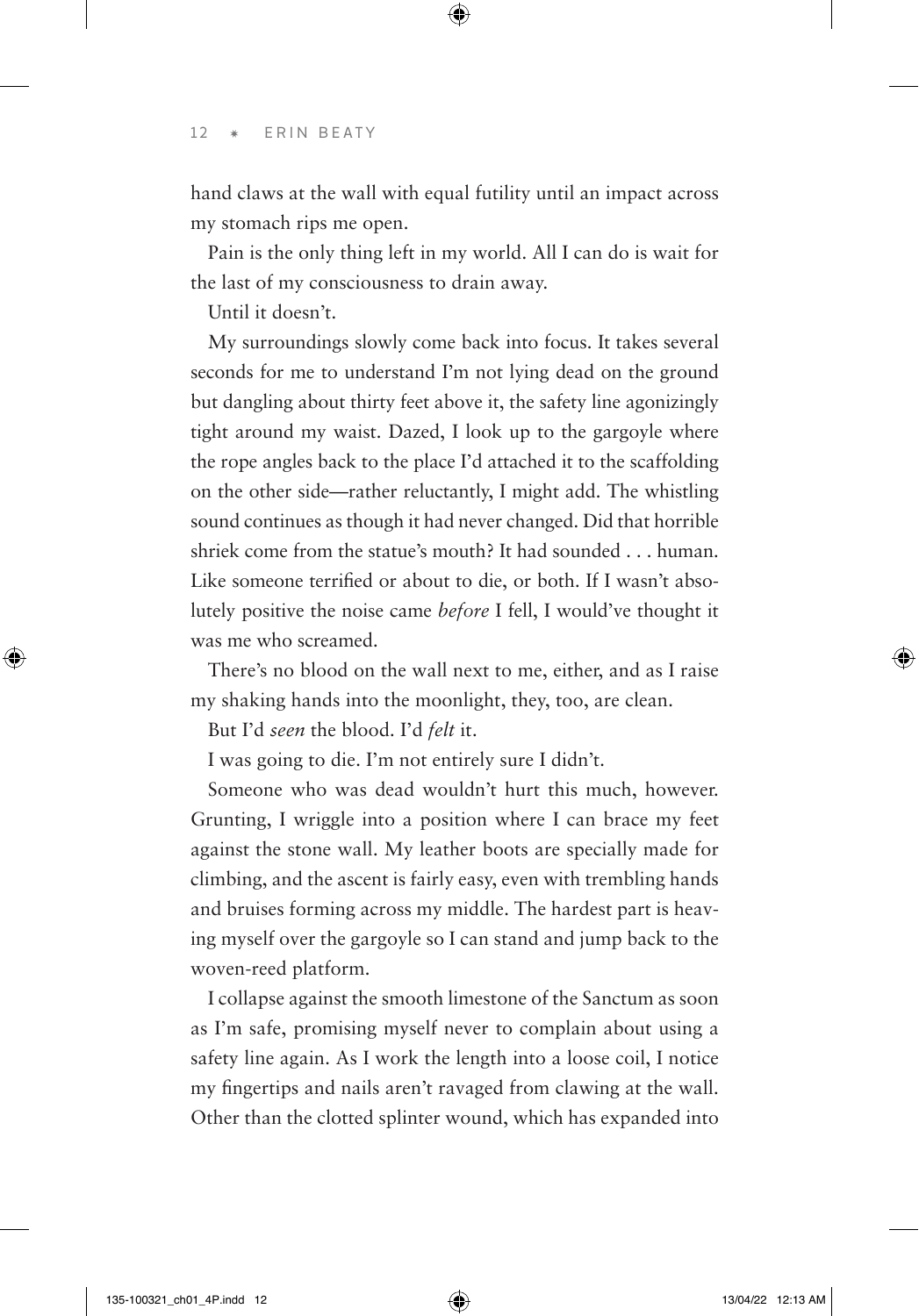a perfectly round bruise, they're undamaged. Shaking my head, I untie the line from my sore waist and gaze out over the homes and shops which ring the paved area around the Sanctum. Most of my view is blocked by rooftops three and four stories tall. All is quiet but for the scream still echoing in my brain.

Did that sound come from out there?

Throwing the rope over my shoulder, I stand and begin climbing the scaffold to the top of the Sanctum, bothering with ladders only half the time. The uppermost level is even with the main gutter along the edge of the new section's roof, and the wind snaps and pushes me along the length of the expansion to the far east end, where the leonine form of a chimera watches over his domain.

"Good evening, Pierre," I say, dropping the coiled line behind the statue. Unlike gargoyles, these serve no purpose but decoration. I name each of them as I watch them take form over several weeks under the master carver, but this one is my favorite so far. Its face resembles that of a snub-nosed bat, with long fangs that curve all the way around its mouth, which is open wide in a snarl. I pat one of the wings stretching vertically from its muscled back and continue speaking, though I'm not silly enough to expect an answer. "Have you seen or heard anything strange tonight?"

From this vantage I can see the entire hill Collis is built on and miles of countryside beyond. My childhood home, Solis Abbey, nestles near the bottom of the southern slope. Beyond it lies the ivy-covered walls of the Selenae Quarter, home to the reclusive religious sect whose members keep the hours of the moon rather than those of the Blessed Sun. A glow too steady to be a bonfire comes from the open plaza in the center of that neighborhood. Even at this distance, the haunting melodies of their midnight hymns reach my ears.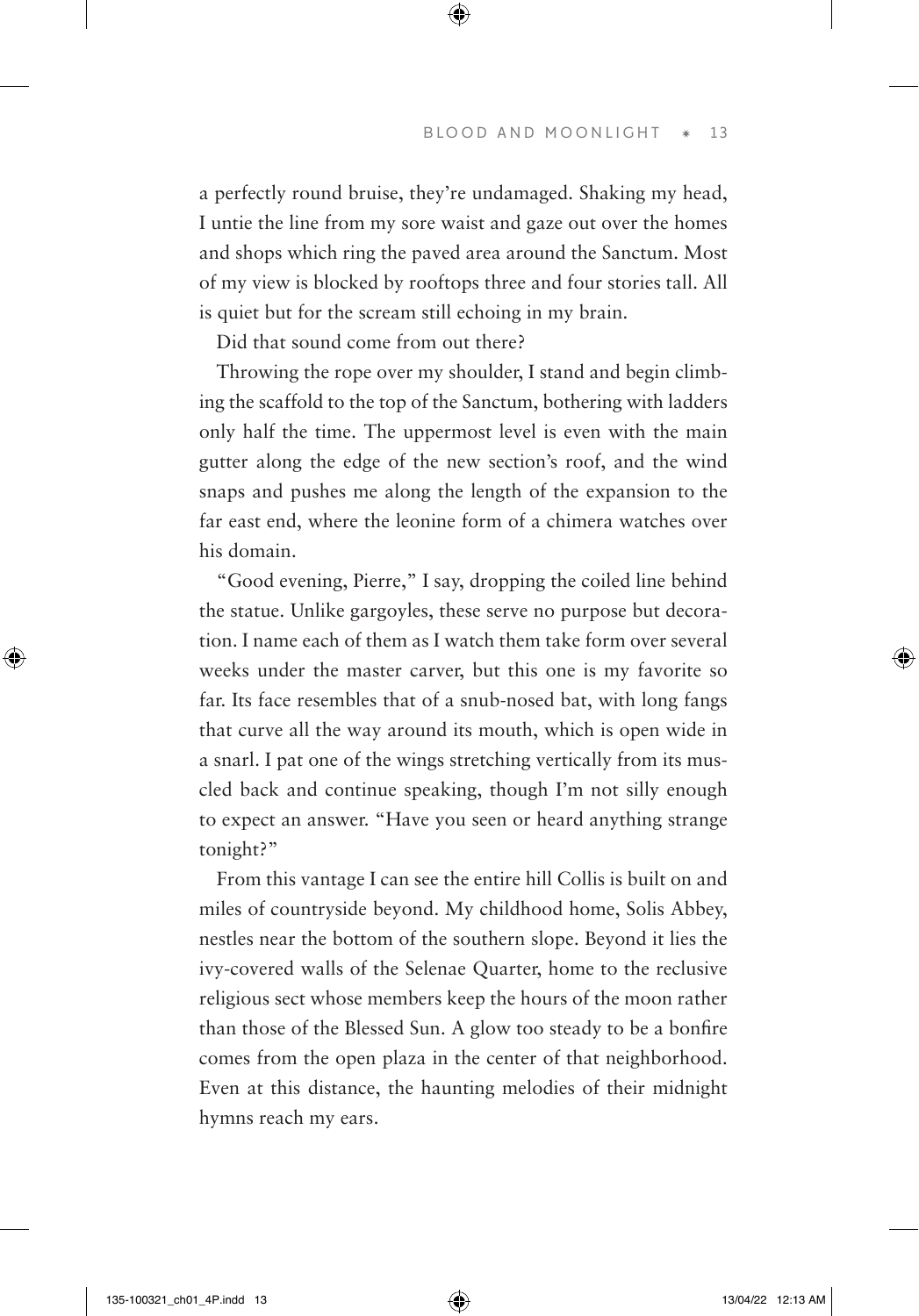Outside the Quarter, the city is devoid of nighttime revelers, probably in anticipation of the storm, quiet as the dead except for the rapid rhythm of footsteps ricocheting off walls and paving stones. I lean forward, unthinking, to look, and Pierre's outstretched arm almost seems to point at a lone figure below. A cloaked form—definitely a man—moves too quickly and purposefully to be a drunkard stumbling home from a tavern. The direction he's moving suggests he came from Madame Emeline's or another similar establishment, but he almost seems to be running *from* something.

As I watch, the shadowed figure darts into a side street, out of sight, and in the quiet that follows, a ghostly voice cries out.

*Someone help me. Please.*

The words flutter through my head, weightless as moonlight, yet carrying a despair so heavy I struggle to breathe in its wake. What Mother Agnes always called my wayward imagination connects the voice and its pain to the fleeing man. Perhaps he robbed someone, leaving them sobbing and injured in the street. Would the city's night watchmen find them before the storm, or am I the only one who can help this person? How would I even begin to search for them?

"Go home, little Cat."

I spin around, heart pounding, pressing my back to the statue. Those words I actually *heard*. Someone speaking that softly would have to be nearby, if not right behind me, but there is only empty air. I search the nearby portico, roof, and scaffolds with wide eyes, unable to find the source of the gravelly whisper even as it continues.

"This is not a night to be out."

It feels more like a warning than a threat, and between the weather and seeing a strange man running through the streets,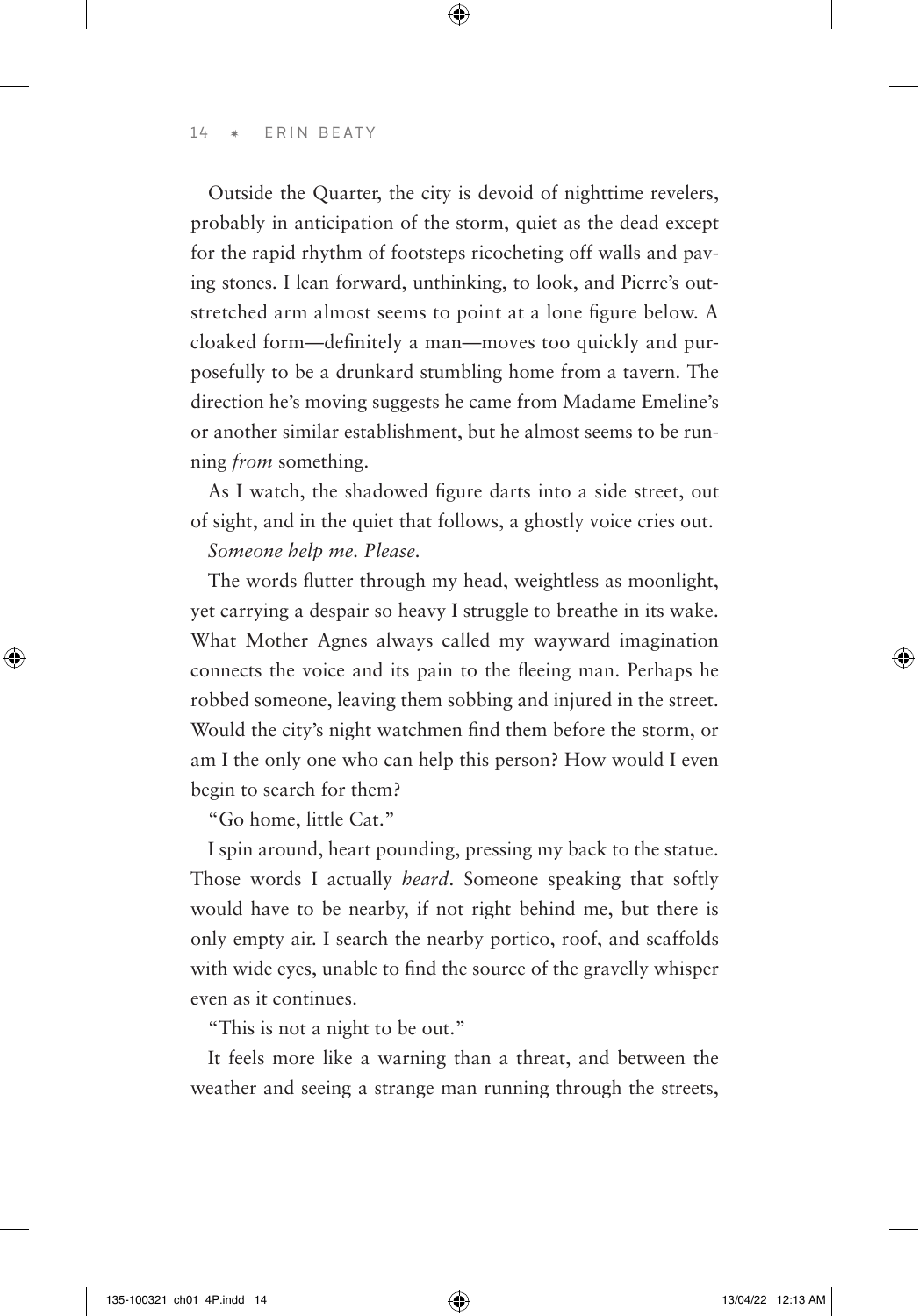I'm inclined to agree with this phantom voice. Until the silent cry comes again.

*Please. Anyone.*

Suddenly, I'm hurrying back the way I came, climbing down poles and hopping across reed and wicker platforms, driven by a compulsion I cannot explain. Once on the ground, I jog in the direction the cloaked man came from. In the back of my mind, I know this is stupid to do alone. But while Perrete is surely gone by now, Magister Thomas would never agree to prowl the streets at this hour, especially with such flimsy reasoning.

I turn down the road connecting the Sanctum Square to the centuries-old Temple of the Sun, a relic of the Hadrian Empire which established our Faith. While the street's official name is the Pathway of Prayer, it's more commonly known as Pleasure Road due to the high number of brothels along the way. Many of Collis's orphaned or foundling girls are raised in convents, but those who decline to take vows as Sisters of Light unfortunately often have trouble finding reputable employment. Many end up here.

I'm panting as I pass the fourth block of row houses, and a sudden assault on my senses makes me stop to look around. The brightness of the moon creates harsh, angular shadows that cut the scene into jagged pieces, but it's the sweet metallic tang hanging in the air which makes me shudder. The last time I smelled it this strongly was when passing a butcher shop as a hog was being slaughtered on the front steps.

Blood. Lots of it.

But I don't see any.

A chilling gust blows dead leaves past my ankles, drawing my eyes down to a large, muddy footprint. Several more continue in the direction of the Sanctum, fading at some point not far away,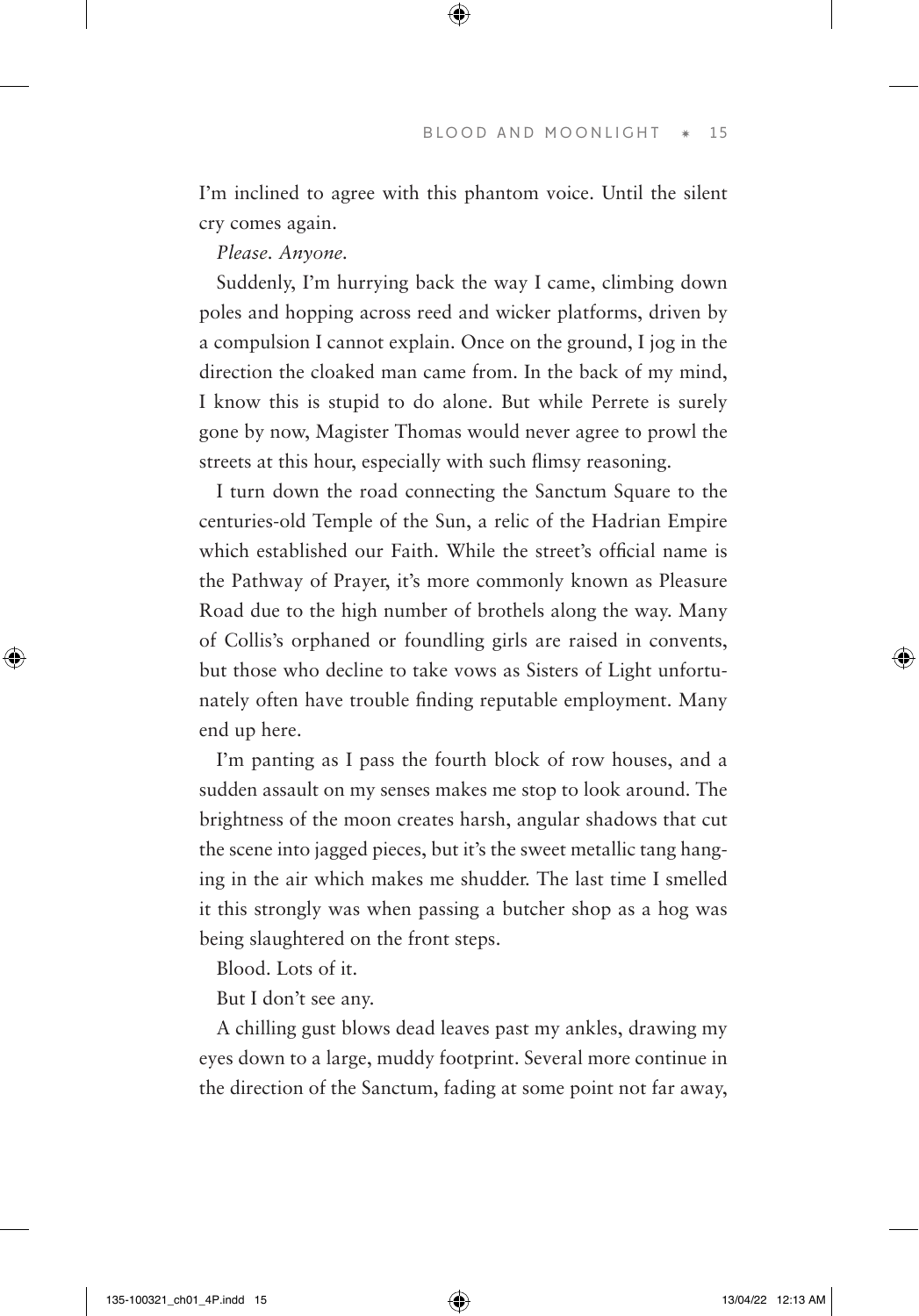but they came from the dark alley on my right. I slide under the awning of the building next to it and peer cautiously around the corner.

"Hello?" I call softly.

There is no answer. A slash of moonlight shines on the opposite wall, so bright I can see nothing outside it. I can't recall ever being here, but a strange familiarity draws me forward into the shadowed mouth of the alley.

Darkness closes around me like a curtain. The smell of blood is now overwhelming, and I cover my mouth and nose with one hand and stretch the other out in front of me into the pitch black. I take one hesitant step toward the light, then another, my toes pushing aside what I hope is rubbish. When I reach the illuminated wall, I find an arc of crimson spatter at eye level, eerily similar to what I saw as I fell from the gargoyle's back.

That's impossible. Yet now I also recall my vision then hadn't been of the immaculate limestone of the Sanctum—it was rough and grimy. Like the wattle and daub in front of me.

There is also one place where the pattern differs. It's smeared in the middle, like a grasping hand was dragged across the wet stain. The fingertips on my left hand ache as though they had done this, and I reach out, hypnotized, needing to know if the feel of the wall matches my memory.

When I'm only inches away, the alley suddenly bursts into light with the strength of a thousand candles. Everything around me becomes visible—walls, crates, barrels spilling over with refuse, scurrying rats . . . and the shape of a woman lying on the ground.

She's on her back with her feet toward me, with pale, white calves and worn, wooden heeled shoes exposed beneath a rumpled skirt. Blood pools like black ink around her head and shoulders, so much that the packed dirt can't absorb it all, leaving a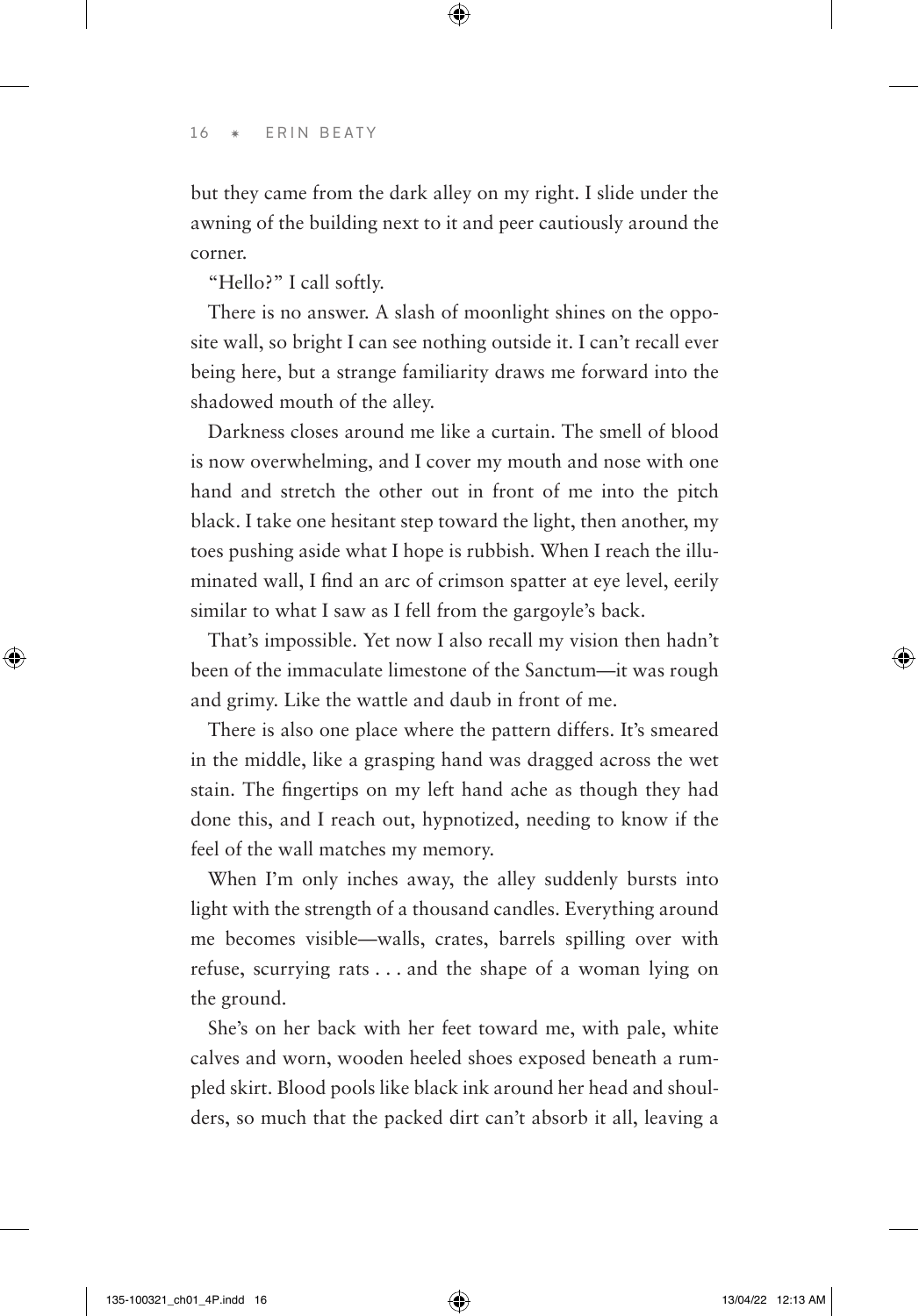flat liquid surface which reflects the stars and scudding clouds above. Her stomach is a mess of torn fabric and internal parts I've only seen in butchered animals.

All that is horrible, but it's not the worst.

The woman's jaw hangs open in a silent scream, half the teeth missing or broken. Her face has collapsed inward, crushed, and her eyes are a hollow mess of ravaged tissue. A stream of blood trails from the gory sockets, running like a tear past the beauty mark on her cheek.

I gasp, inhaling so deeply that the floral perfume layered under the thick scent of blood becomes recognizable, but I already know who this is.

Perrete.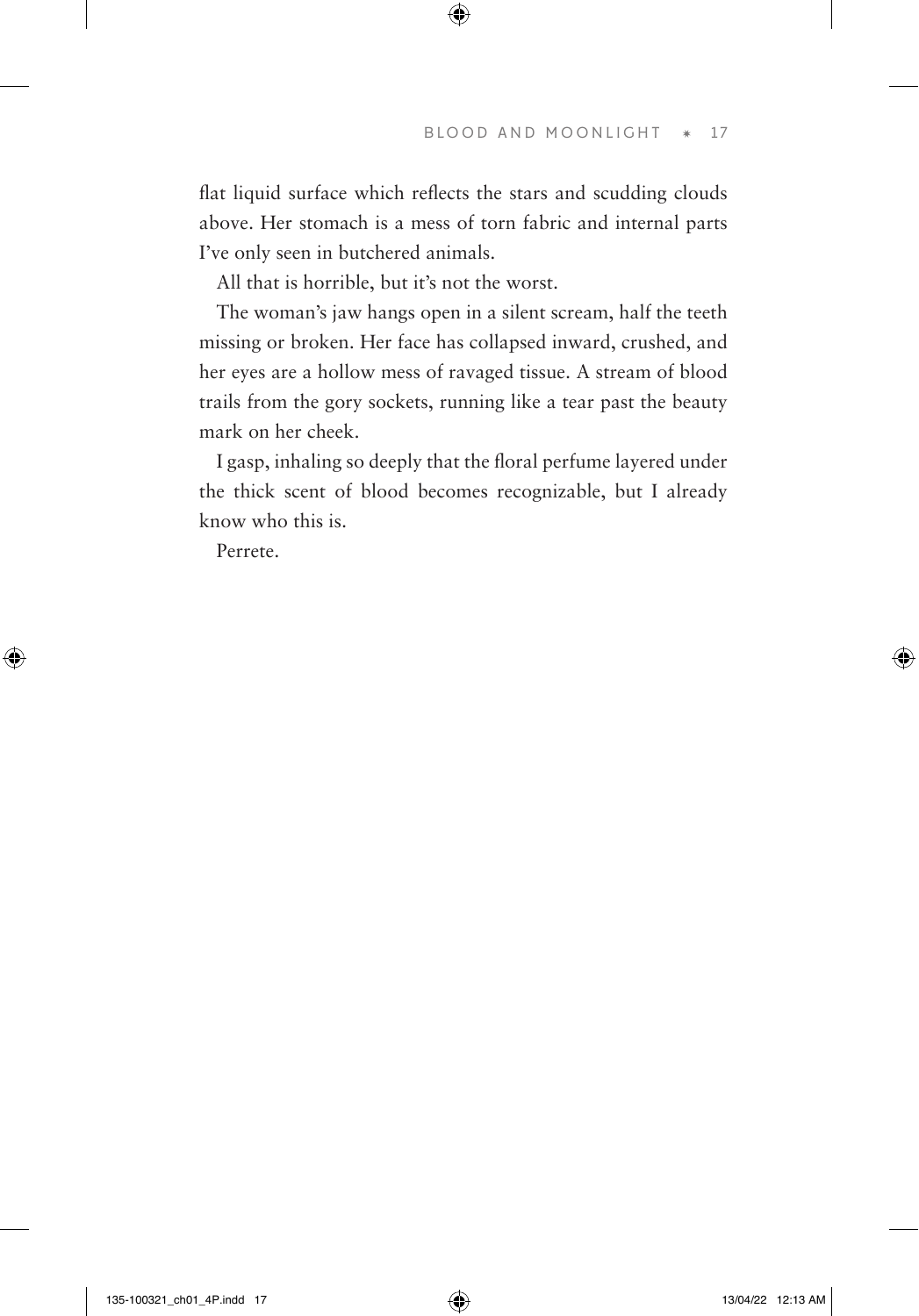

My arm is frozen in midair, reaching for the wall, and still the entire scene is bathed in light as bright as day— brighter, perhaps, for it is a place the sun rarely shines.

I've seen dead bodies before. I've seen death from sickness, from accidents, and even from violence.

I've never seen anything like this.

*Please. Anyone. Help me.*

A wetness seeps into the toes of one of my leather boots. When I realize my right foot is standing in a puddle of blood, I recoil, drawing my hand back just as the alley plunges into darkness once again. Unseeing and disoriented, I trip over my own feet and fall in my haste to get away.

*Help me . . .* 

The jolt from hitting the ground jars my teeth and sends a painful shock around my already- bruised waist, but I don't care. I know what soaks the ground and into my clothes. Rolling over, I push to my hands and knees, scrambling for the entrance to the alley.

*. . . someone . . .* 

Screams echo off the walls, and I only realize the shrieking is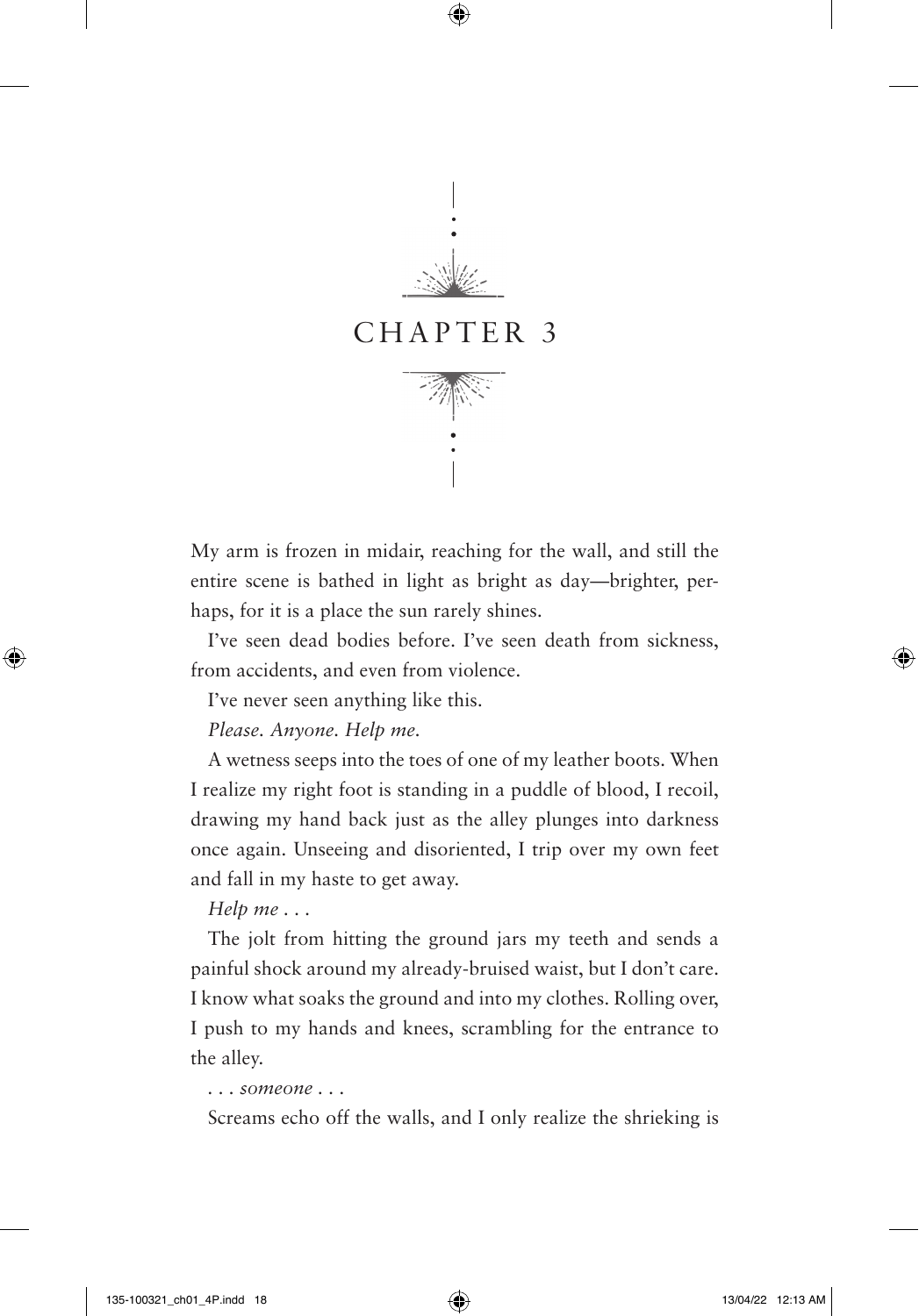mine when I reemerge onto the street and the sound expands to fill the open space. I collapse to my knees and vomit on the cobblestone, heaving and sobbing until I'm empty of everything but the memory of what lies behind me.

As I sit back on my heels, a shutter on the second floor several buildings away crashes open, and a woman I can see with startling clarity peers out. Her eyes are ringed with dark circles and the top of her dress is loose. From behind her comes a soft wailing.

"Silence, you drunkard!" she shouts. "My babe was just asleep!"

Before I can react, she slams the window shut, and I'm alone again.

I look around. No one else appears disturbed by my noise, but I suppose if no one cared enough to investigate the screams of a woman being murdered, I shouldn't be surprised that no one is reacting to me now. The heavy taste of blood in my mouth tells me I bit my tongue when I fell, and I wipe my face with the back of my hand, leaving a trail of scarlet from my wrist to my knuckles.

What should I do? Perrete is dead. No one can help her now, yet leaving her feels wrong. Magister Thomas would know the right course of action.

Grace of Day! If anyone knows Perrete went to see the magister tonight, he'll fall under suspicion. His innocence won't matter. Just the taint of accusation and his association with her could cost him his position as master architect. I need to warn him.

The scattered clouds of the storm finally cross over the moon, briefly extinguishing its light. A cold wind sprinkles the ground in front of me with the first drops of rain. I put my hands down to push myself to a stand, and one brushes my blood-soaked boot.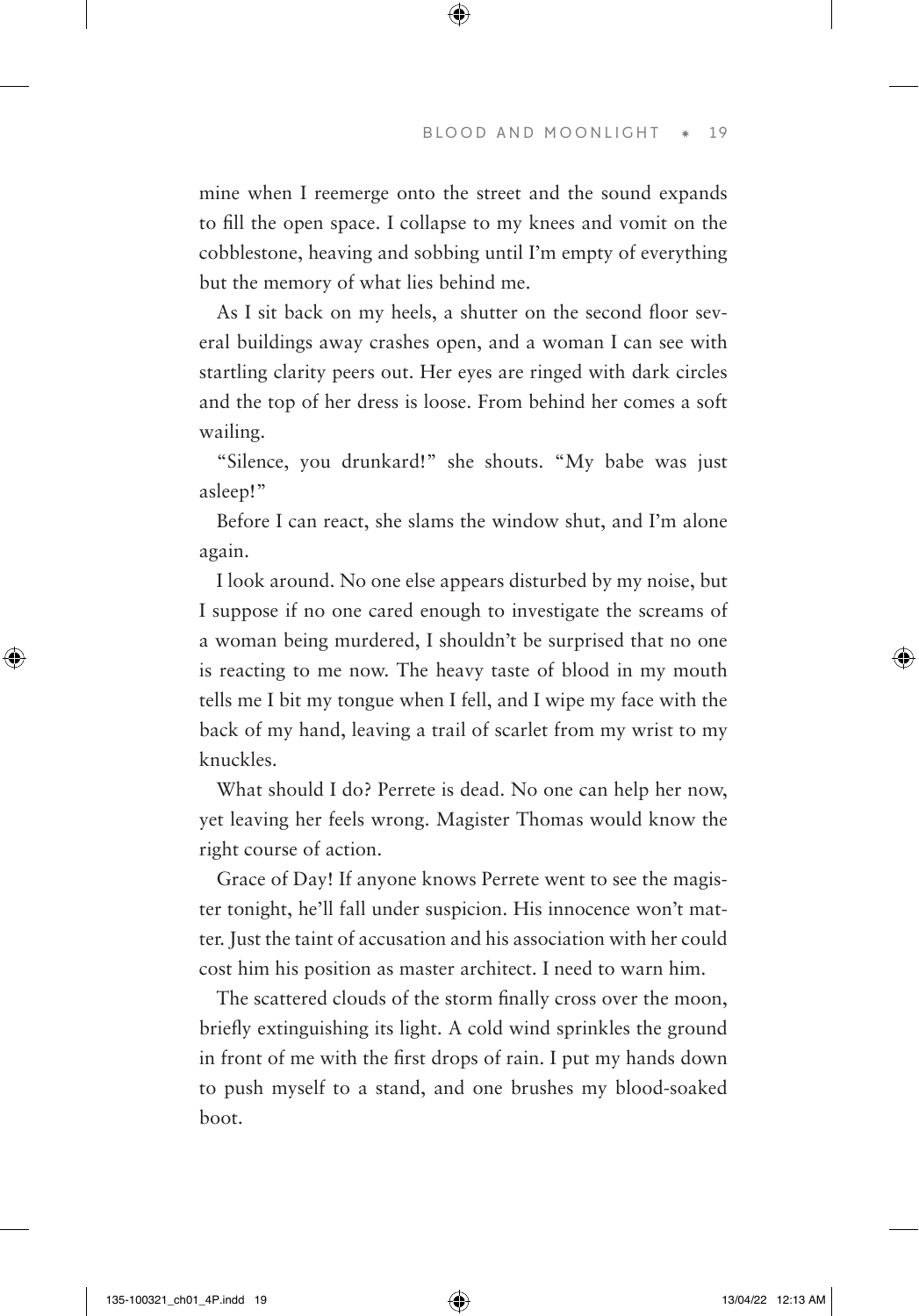#### *Please. Anyone. Help me.*

"All right!" I shout back at the sky.

My voice is lost in a roll of thunder. I wipe my fingers clean, leaving bloody streaks on my short overskirt. Madame Emeline's isn't far. She's likely one of the few who will even care what happened to Perrete.

I turn and run down the road as the moonlight vanishes again, making the world dark and muffled, this time for good. The downpour catches up to me just as I arrive on the madam's doorstep. Emeline herself answers, and I push my way inside, half soaked.

"Perrete," I gasp as she closes the door.

"Doesn't work here," Emeline finishes. Her hair, bleached to a shade of orange, is curled and mostly in place, and her face is fully painted. The makeup exaggerates the pinch of her thin lips as she raises a candle to peer at me. Concern quickly replaces irritation. "What about Perrete?"

"She's dead," I say. "I found her body."

Some of Emeline's alarm eases. "Are you sure she just wasn't passed out from *skonia*? It wouldn't be the first time."

The madam's own voice is husky from use of the euphoriaproducing drug, which is burned and inhaled in its cheapest form.

"I'm sure. She was—" I choke, but manage to finish with, "It was horrible."

Emeline sighs. "You can tell the night watchmen. They'll inform the provost." She turns to the stairs in the back of the room.

"I, ah, couldn't manage to find any of them before the rain started," I say, though I hadn't searched for them at all. "That's why I came here."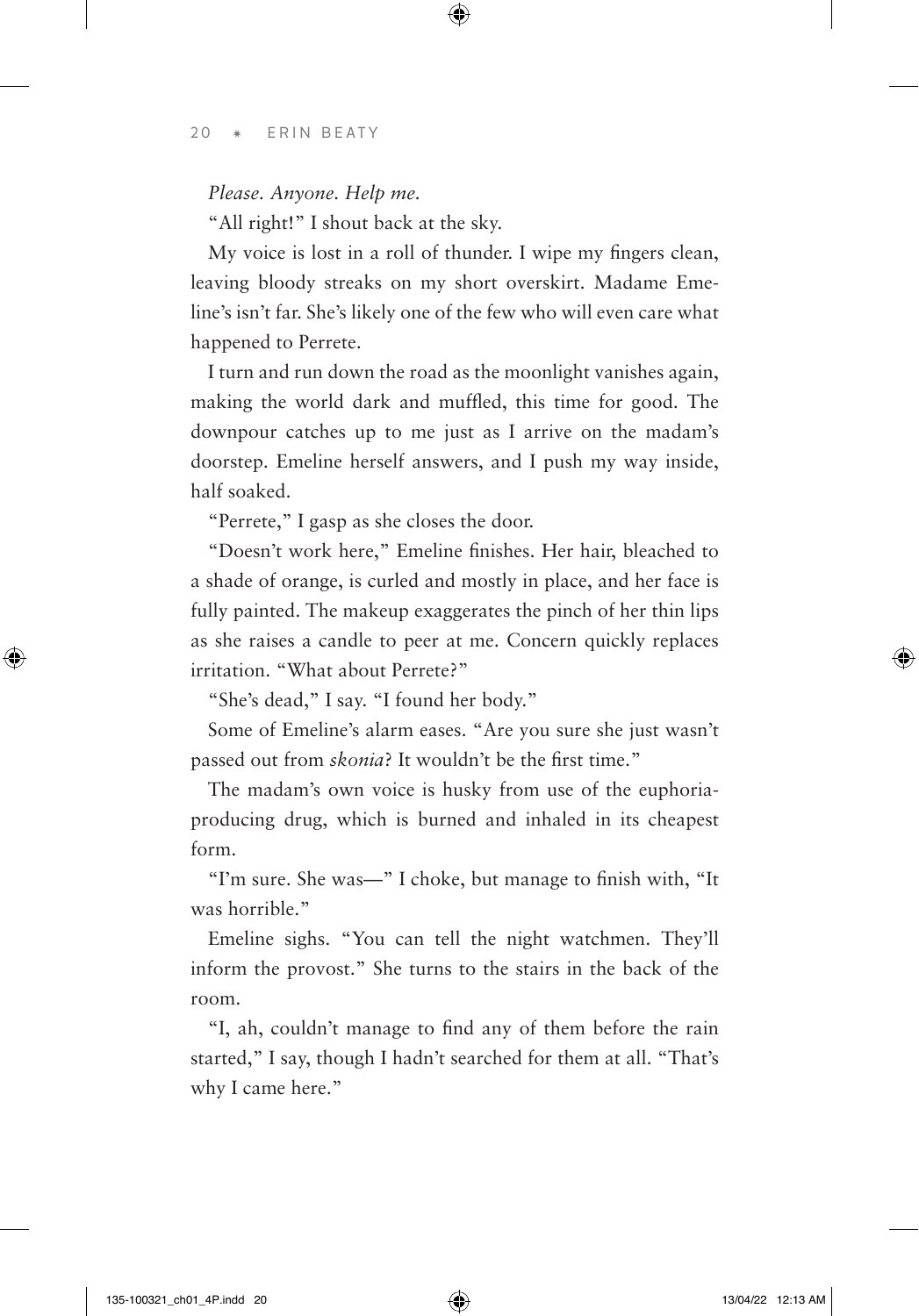The madam glances over her shoulder. "Then it's fortunate that two of them are upstairs now."

 $\bullet$  \*  $\bullet$  -

Madame Emeline assures the city guards she won't disclose where they were as long as they sound the alarm to her satisfaction, which they do, rousing the whole neighborhood despite the storm.

While one watchman runs to the Palace of Justice, the other is unable to keep the first gawkers out of the alley until more guards arrive. Those lucky few tell everyone what they saw, and the story grows more gruesome with each telling. Most people huddle under the meager shelter offered by awnings and doorways, but I slink around the edges of the crowd, listening for anyone who knows where Perrete went tonight. So far I've heard nothing. Madame Emeline stands just outside the alley, arms crossed, her bloodshot eyes simmering with rage. The provost should've been here by now.

I'm worried the magister will come searching for me, but I don't dare leave yet. My toes are numb with cold, and liquid squelches from my boots as I shift my stance, sending faint tendrils of blood spiraling out into the puddle at my feet.

*. . . help me . . .* 

My jaw clenches as the plea echoes through my mind. Perrete's ghostly voice has been as constant as the rain dripping down my face. I brought attention to what happened to her. Isn't that enough for her to leave me alone?

Within an hour the storm has passed, and the western half of the sky glows with the full moon behind thinning clouds. A number of people approach from up the street, and a tall, cloaked figure among them makes me freeze. Unlike the man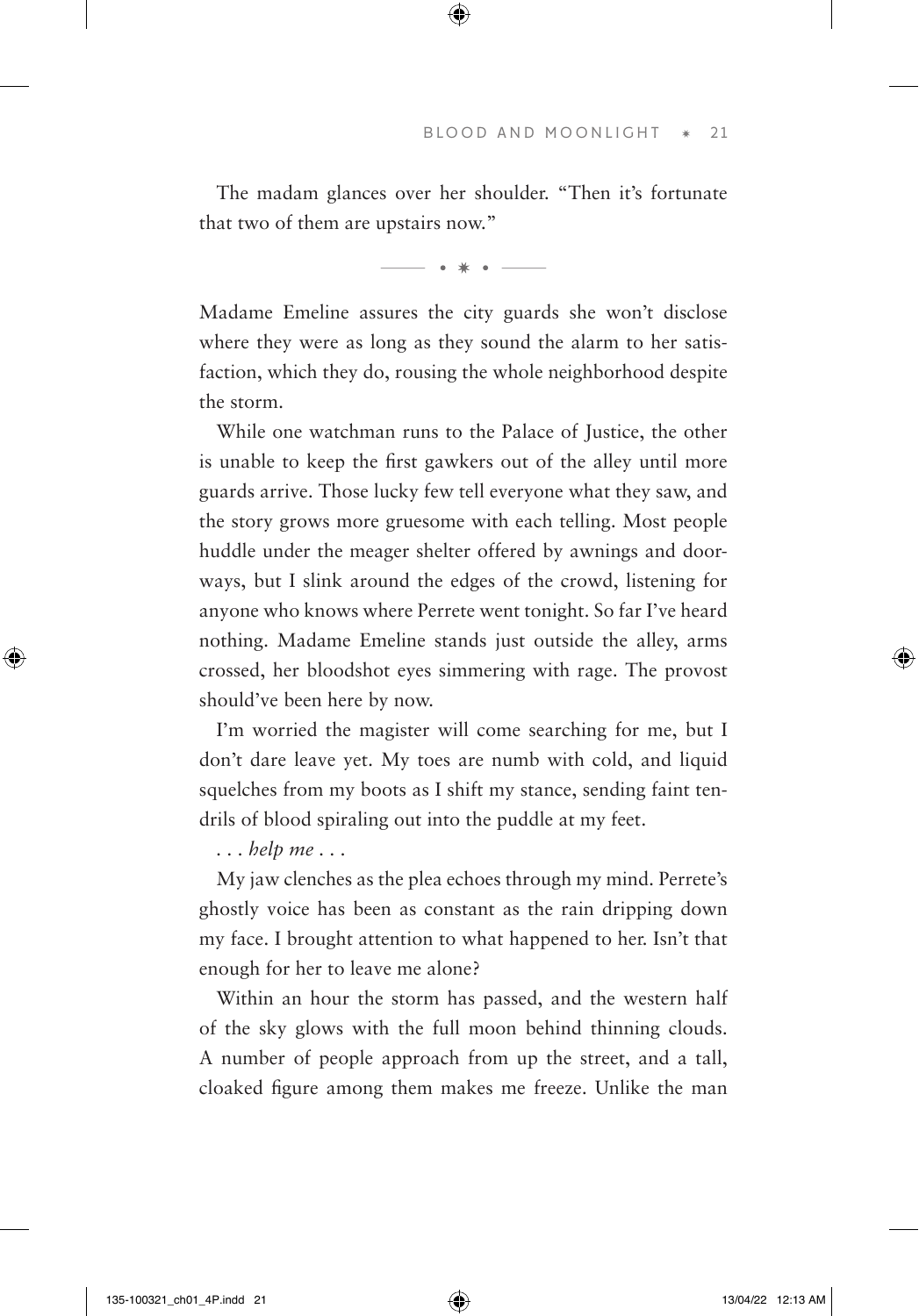I saw from the scaffolding at the Sanctum, however, this one's cloak is a nondescript gray color, and the clothes beneath are a blue so dark as to be black. He glides between shadows like he's one of them until he catches sight of me and stops midstep.

"There you are."

He's too far away for his gruff whisper to reach me, yet it does. I know the voice, too. I heard it earlier, standing next to Pierre. "*Go home, little Cat.*"

My stomach plummets as I recognize the silver-ringed irises gleaming against the thick outline of black kohl from deep within the hood. He's Selenae.

I wouldn't call it fear, but I'm as wary of them as anyone in Collis. Selenae are among our most skillful physicians, so much so that many consider them magicians. Only the richest citizens can afford their services, but it's said they extract a price only worth paying if one is on the edge of death. And, if rumors are true, the People of the Night are also the source of *skonia*, the drug many use in an effort to bear their terrible lives. The reclusive sect rises and sleeps as the moon does, rather than the Sun, and they govern their own members—not outside of Gallian law, but not precisely within it, either. Above all, they have two unbreakable rules: Keep strictly to the Quarter at night and shun all non-Selenae matters. Something has made this man disregard both.

From his actions, that something could only be me.

I'm still as a Sanctum statue as his gaze sweeps down and up. When his eyes refocus on mine, he nods ever so slightly. His broad shoulders relax, causing a silver chain to shift and glitter against his neck. Despite the darkness, I can see the face within the hood is marred by a number of scars, and his nose sits decidedly off-center. If Selenae weren't such strict pacifists, I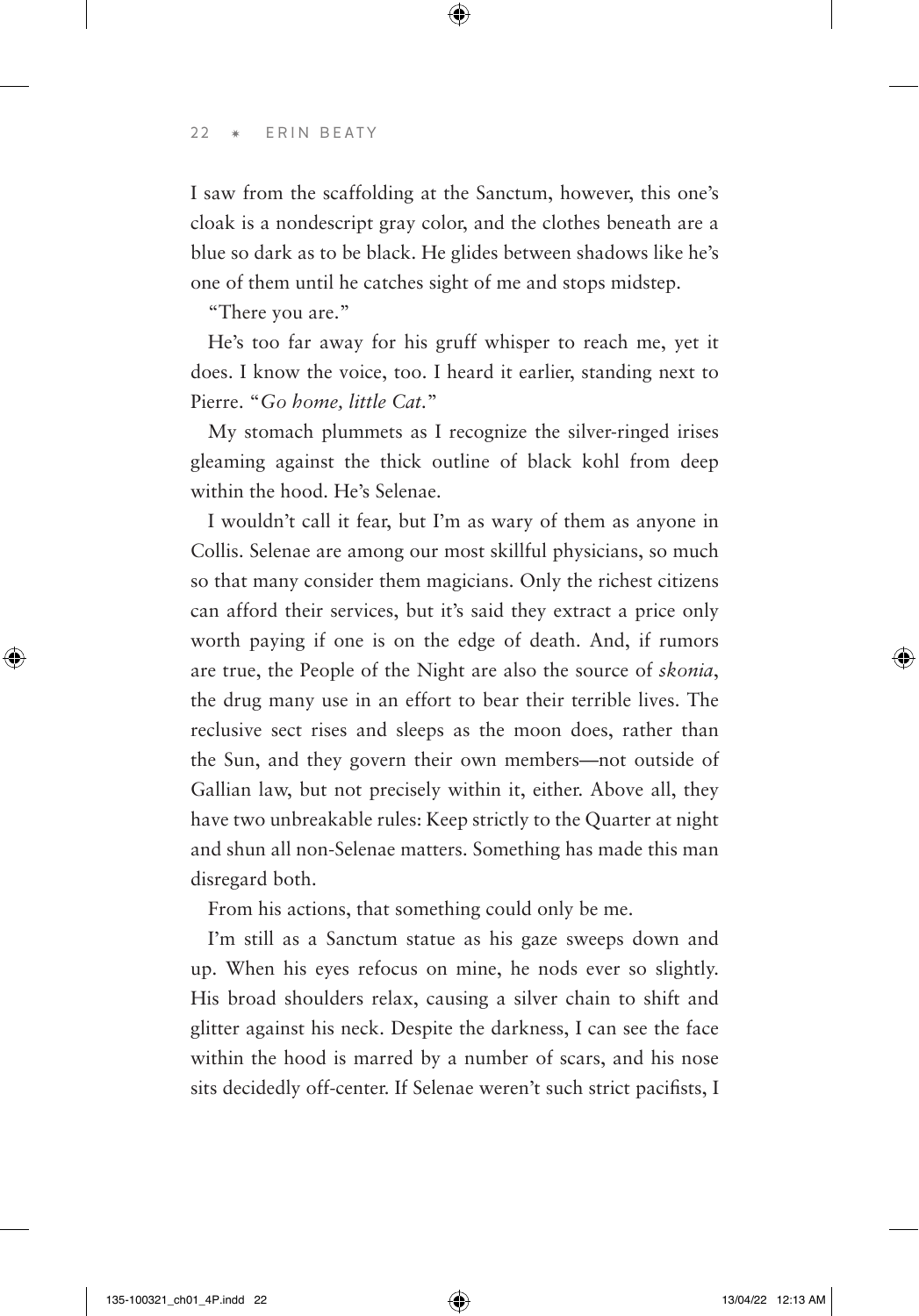would presume him to be a former soldier, or at least a barroom brawler.

The Selenae man steps back, deeper into the shadows, never relinquishing my gaze. "Go home," he whispers.

As before, it feels more like a warning than a threat, and I'm tempted to obey, until I see the Comte de Montcuir coming.

By his appearance, it seems the provost did make some effort to hurry—his clothes are wrinkled and his russet beard and mustache aren't oiled into their usual shapely arrangement. Trailing behind him is a tall, unfamiliar young man in an even more disheveled state, though he's dressed in fabrics as fine as the nobleman's own, tailored to fit his lanky frame. He—like most people present—was obviously roused from bed. His dull, blond curls are flat on one side and flying wildly on the other, and his expression is trancelike.

The pair brush past the Selenae man like he's invisible. Perhaps he is, because he vanishes as soon as they cross between us. When I find him again, he's half a block away, leaving as silently as he came.

There's no chance I'm going home now. I join the crowd swelling in response to the Comte de Montcuir's arrival and the easing rain. Relief is plain on every face. The king's appointed executor of justice is here. Order will be restored.

"What goes on here?" Montcuir booms, throwing the weight of his authority into his voice. He and his companion step into the circle of torchlight, the latter slowly blinking pale blue eyes against the relative brightness. There's something odd about the left one, but I can't see what from this angle.

A watchman steps forward. "The body of a woman was found, your Grace, about one hour ago."

The provost grunts. "Any sign of the perpetrator?"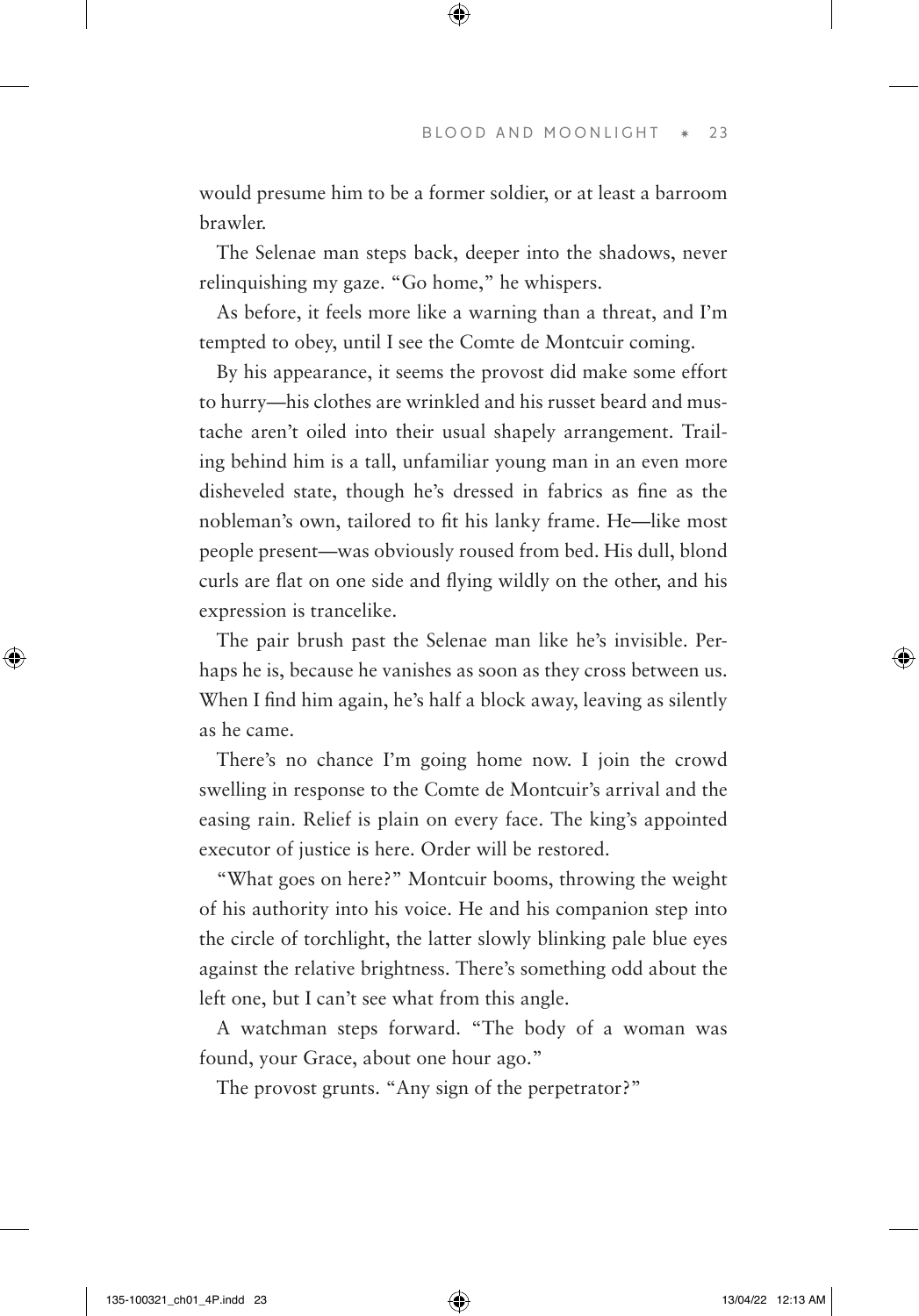"No, your Grace." The guard shakes his head. "He was gone long before the alarm was raised."

Montcuir isn't impressed by the watch's failure. "Who was she?" he asks no one in particular. Then, spying Madame Emeline, the comte raises a rust-colored eyebrow. "One of your girls, madam?"

She bristles. "If you're asking if we share the same profession, the answer is yes." Her makeup runs in trails down her cheeks from standing in the rain and perhaps a few tears, but the madam's voice is clear and unapologetic. "That doesn't make her worth less than anyone else under law. And what was done to her will shock even you."

The provost holds her accusing stare for several seconds but doesn't address her subtle insolence. "Who discovered the body? You?"

Emeline's eyes find me, questioning whether I want to admit my part or not. She will allow me to escape involvement, should I wish. I rub my palms against my breeches in indecision.

*. . . help . . . me . . .*

"I did," I say, startling myself.

Montcuir and dozens of other faces swing around to stare at me, and I swallow to keep my voice steady.

"I heard her scream."

The comte recognizes me, of course. Only this morning I was showing him and his sons around the Sanctum. He curls a meaty finger at me in a command to come forward. "Bring a light and follow me."

I don't want to go back in there. My hands shake so badly I nearly drop the torch someone thrusts at me. Montcuir also gestures to the stranger. "Simon, you come, too."

The young man balks. "Why?"

"You know why."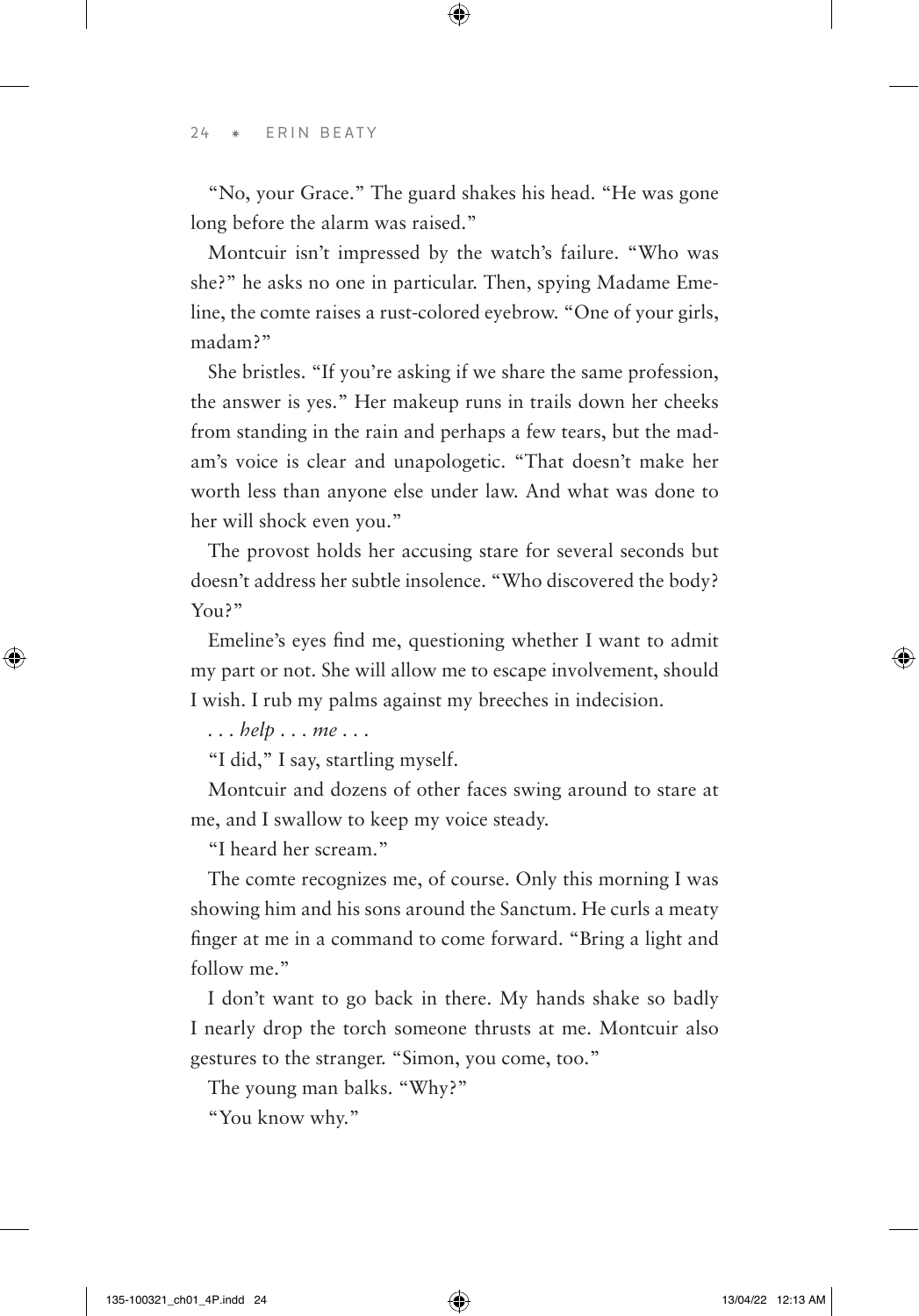I'm confused. The comte has been provost of Collis for over two decades, while this Simon doesn't even look to have twenty years in age. What does Montcuir think the young man can observe that he cannot?

Simon's pale eyes spark in anger, and his face twists in defiance before suddenly going blank again. Then he steps forward, his movements stiff and mechanical. I let him go ahead of me, wanting any excuse to keep my distance from the body. Madame Emeline also follows, and no one tries to prevent her. The alley feels darker than before, even with the light I carry.

Comte de Montcuir stops next to Perrete's still form, which lies under a dingy linen sheet soaked with rainwater and blood. Bright red spots spread out from her middle and face. "Who covered the body?" he asks.

"I did," says Emeline. "You'll shortly see why."

Montcuir leans down to fling the sheet aside. Though much of the blood has washed away, Perrete's ravaged features are just as horrible as before. I don't expect much of a reaction from a veteran of the Second War of the Eclipse, but the comte seems shocked.

Simon barely flinches.

No one moves for several seconds. "Well?" Montcuir finally says as he stands straight. "What do you think, Simon?"

"She's dead," he replies dully.

"And?" The comte crosses his arms. "Is this madness or something much simpler?"

There's a long pause, during which neither Madame Emeline nor I breathe. "Yes," answers Simon quietly. "This was done by a madman."

Emeline exhales in relief, but I don't see how the acknowledgment changes anything.

Without another word, Comte de Montcuir turns and stalks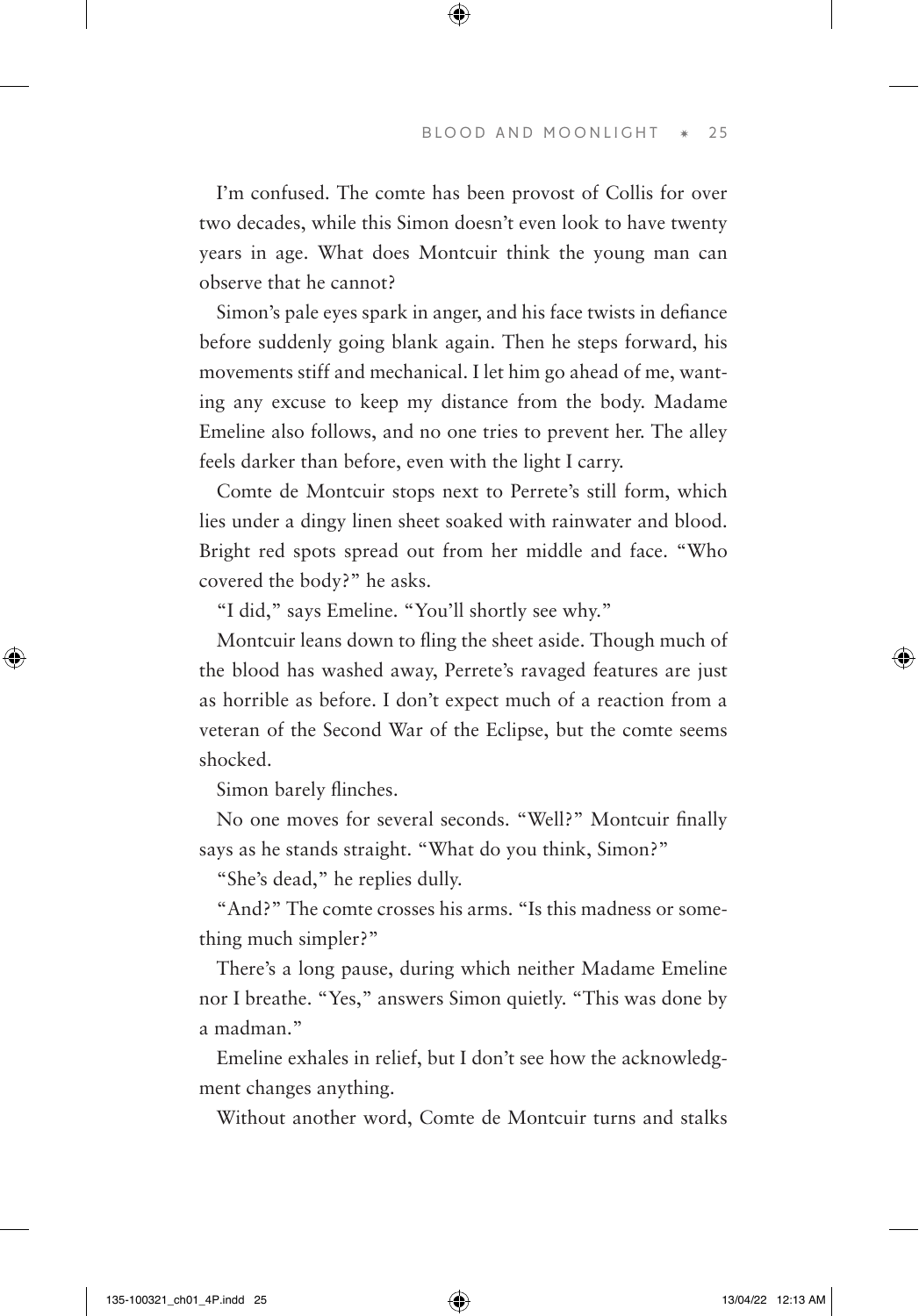back to the street. The madam is on his heels, and I rush to follow, immediately returning the torch to the man who gave it to me. Simon lags behind and stops at the entrance of the alley, as though to block the way.

Outside, the comte's adult sons are just arriving. The older, Lambert, is about Simon's height, and he propels the much stockier Oudin along with a firm grip on his arm. Once they're in the cleared area, Oudin jerks his elbow free from Lambert's hold and stumbles another step before catching his balance.

"I was coming," he growls. His clothes and breath reek of alcohol from several feet away. Oudin is nearly always drunk and almost as often belligerent.

"Not fast enough," says Lambert calmly. I've never heard him raise his voice before, and tonight is no exception. "Father said we were to hurry."

"Yes," says Montcuir sourly. "You weren't at home when I left; where were you?"

"Enjoying the pleasures of the night." Oudin has no shame. Half a decade separates him from his older brother, but in maturity they're a lifetime apart.

Simon sighs. "Why did you bring Juliane, Cousin?"

The comte's daughter stands behind her brothers with a brass lantern in her frail hands and a guilty countenance on her face. Lady Juliane's loose overdress was obviously thrown over her nightgown, making her barely presentable. Auburn hair hangs in damps strings over her shoulders, and purplish circles ring her brown eyes like deep bruises in her painfully thin face. I haven't seen her in months, but her appearance makes me think she's been ill. Eight years ago she was considered one of the greatest beauties in all of Gallia. Now, at twenty-four, spinsterhood would appear to be her fate.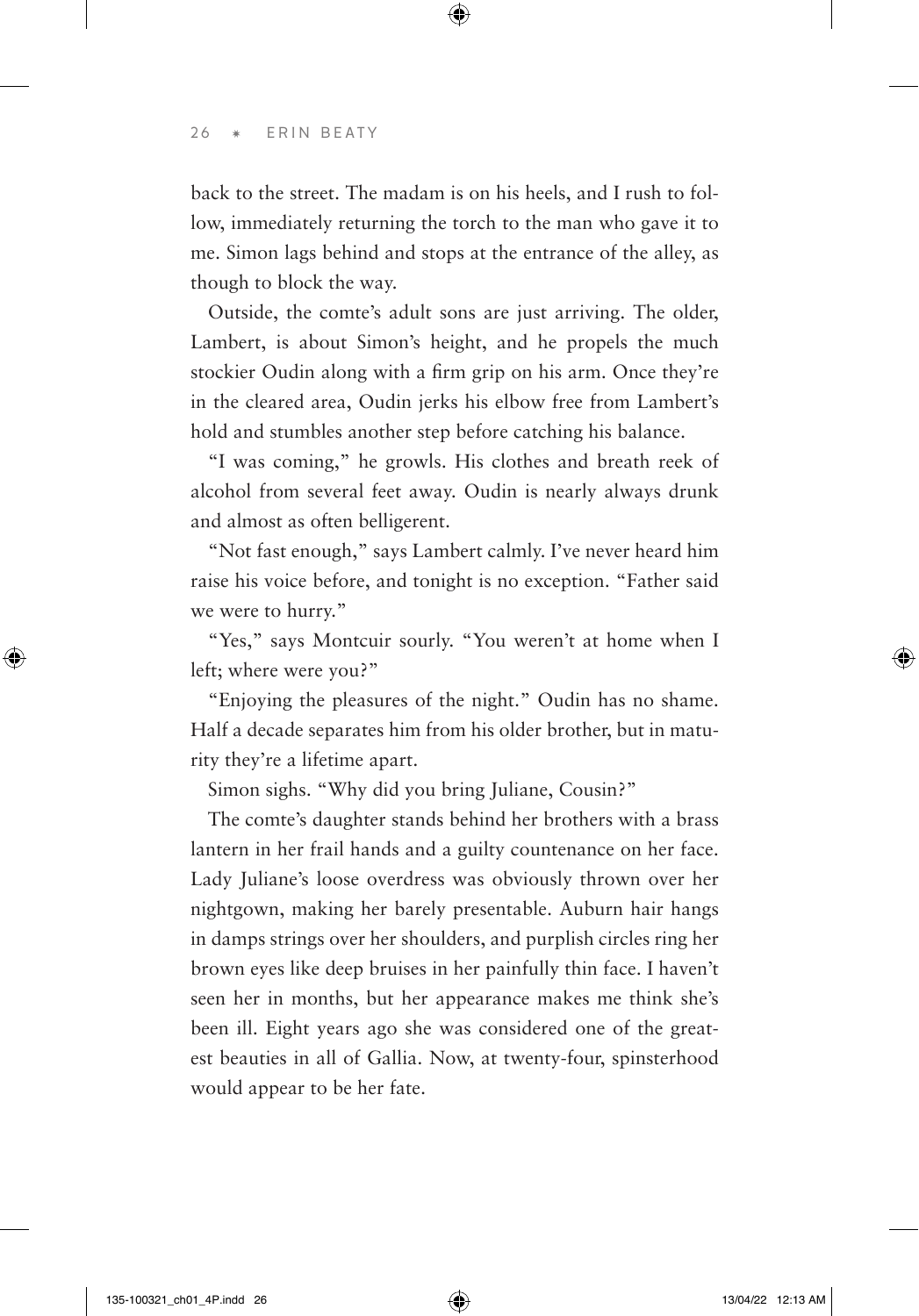Lambert frowns at Simon's question. "She was already awake. I didn't want to leave her alone."

"What's happened?" says Oudin. "I heard someone was dead."

"Perrete Charpentier has been slain," hisses Madame Emeline. "Murdered and left to rot in an alley."

Almost all color drains from Oudin's face, leaving two clownish splotches of crimson on his cheeks—evidence that he's not just been drinking, he's been using *skonia*. Not as a smoke, however. He can afford a concentrated powder either sniffed or placed under the tongue. "Perrete?" he whispers in a strangled voice. "That's not possible."

"How is that not possible?" demands the comte. "Were you with her tonight?"

Oudin closes his mouth and tries to swallow. After several seconds of struggle, he nods. "Yes," he admits. "But . . . not in that way. And she left me hours ago saying she'd meet me later, but she never came back."

An alarm louder than the Sanctum's largest bell rings in my head. It's obvious Perrete visited Magister Thomas in that time, but does Oudin know that?

Montcuir glances around, no doubt noting the suspicious looks being cast on his younger son. He sets his jaw. "A formal inquiry will be opened immediately."

The crowd shifts and murmurs. Murder of a prostitute isn't generally considered worthy of such attention, but the nature of this crime and the comte's son's possible involvement have apparently changed that.

"Simon of Mesanus." Montcuir pauses dramatically as he turns to face him, and the young man tenses like he wants to flee. "You will conduct this investigation."